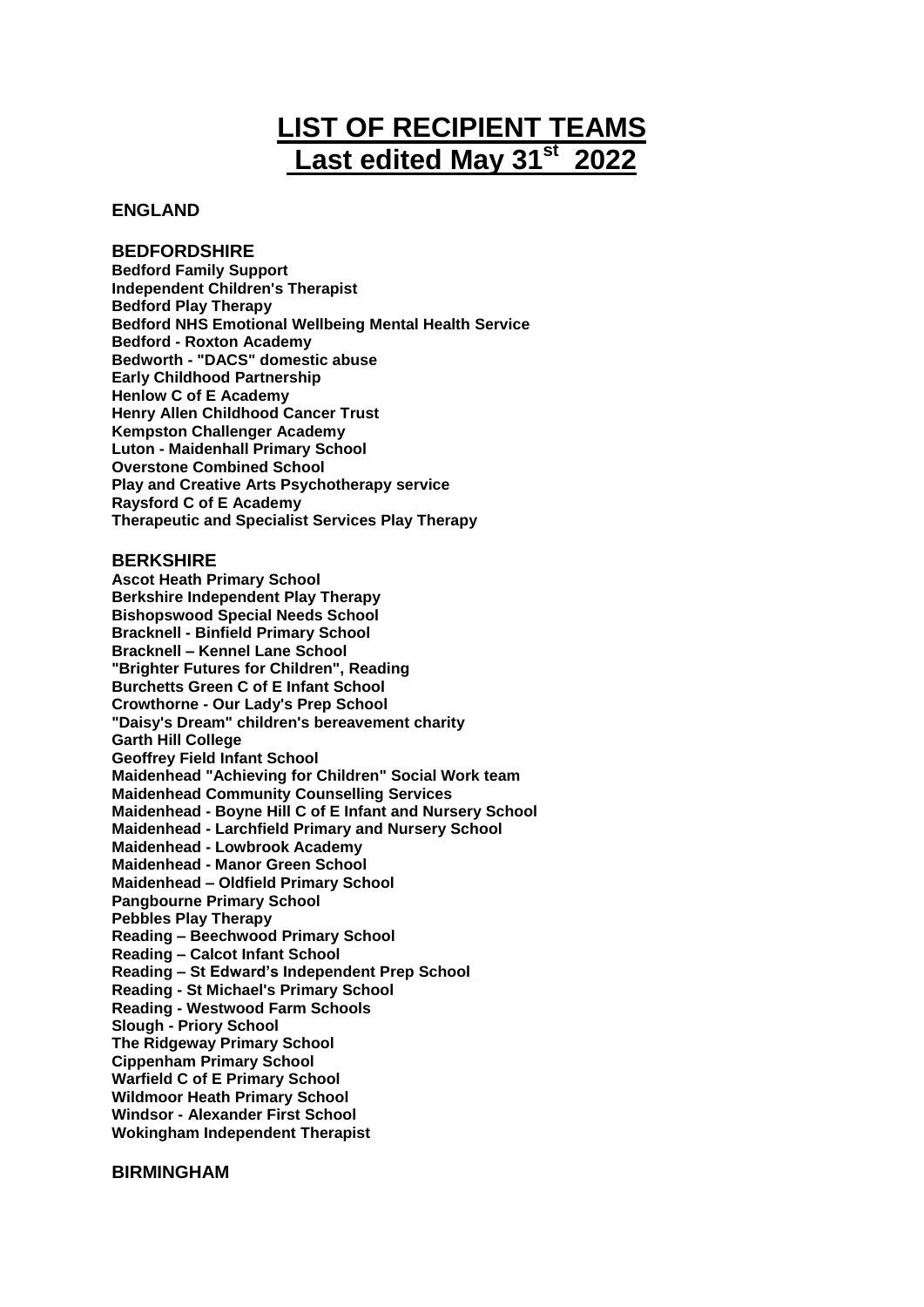**Adoption Focus Beacon Family Services Birmingham Foster carer Birmingham Social Services Assessment team Chilwell Croft Academy Dudley Safeguarding and Review team Featherstone Primary School Grove Primary School Halesowen C of E Primary School Heath Mount Primary School John Henry Newman College Long Ashton, Birdwell Primary School Moonbeams Play Therapy "Place2Be" children's mental health charity Queen Elizabeth's Hospital Major Trauma Centre St. Dunstans Primary School St. Edmunds School St Peters Primary School West Bromwich - Moorlands Primary School UK Fostering**

**"Place 2 Be"**

## **BRISTOL Health Visitor team Harcourt pre-school Families in Focus Bristol Educational Psychology Service Bristol Social Work team Bristol Independent play therapist Fairlawn Primary School Gordano School Lyde Green Primary School May Park Primary School North Star Academy Redfield Edge Primary School South West Adoption team St Annes Infant School St Bonaventures Primary School St John's Primary School Stoke Lodge Primary School Therapeutic Life Story workers Thornbury – The Castle School Whitchurch Primary School Winford C of E Primary School**

**BUCKINGHAMSHIRE Aylesbury – Buckingham Park C of E Primary School Aylesbury Vale Academy Primary Aylesbury Vineyard Storehouse Play Therapy Bletchley - Lord Grey Academy Cheddington Combined School Danesfield School, Marlow Great Denham Primary School Marlow – Life Story worker Milton Keynes - Family Assessment and Support team Waddesdon Village Primary School**

**CAMBRIDGESHIRE Bottisham Primary School**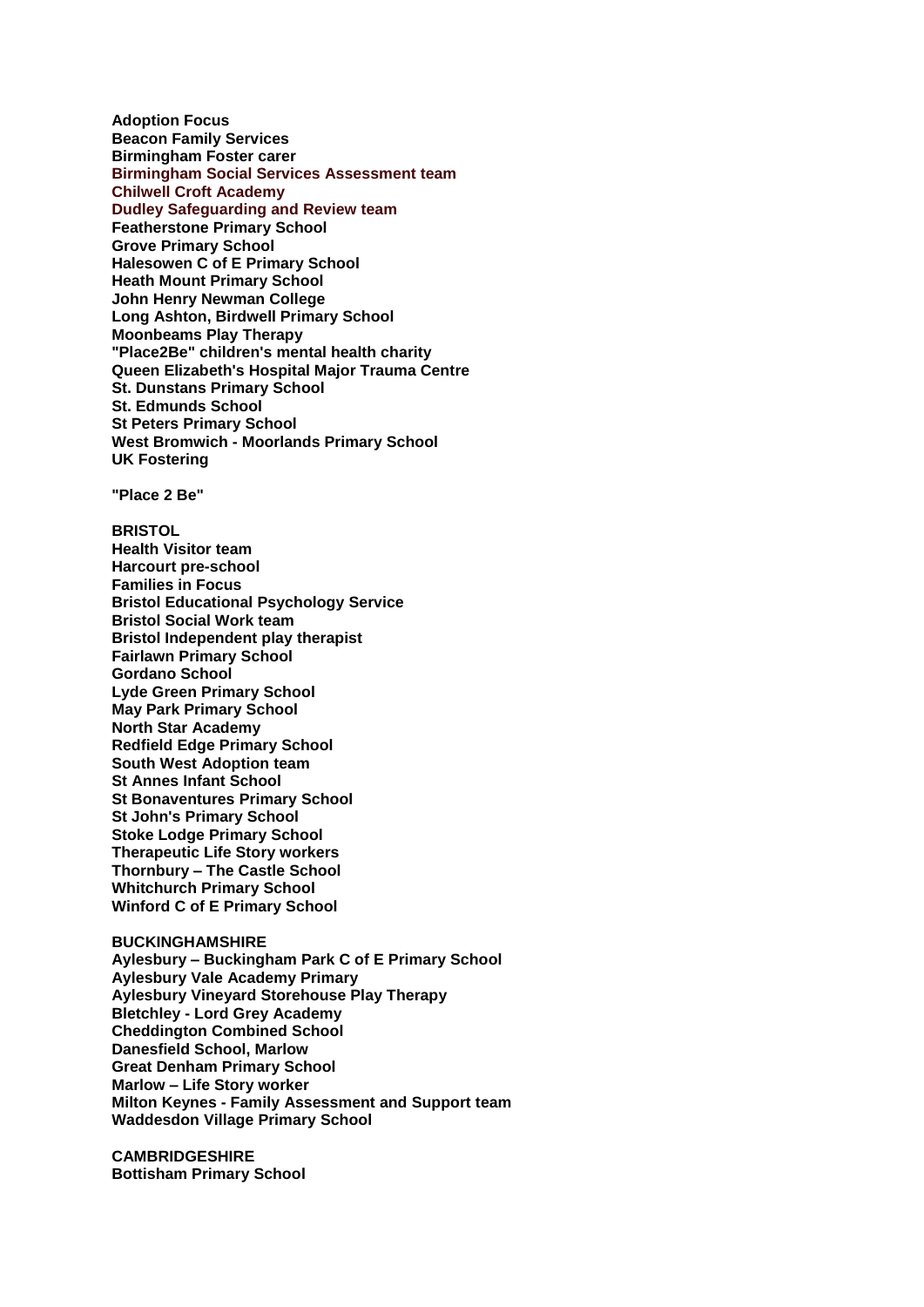**Barnhill Primary School Cambridgeshire Relate Chalfont Valley Primary Academy Fen Drayton independent therapy Gamlingay Primary School Fenland Assessment team Histon Junior School Huntingdon Independent Play Therapy JHD Counselling Services for child victims of crime Peterborough Family Safeguarding team Peterborough - Four Fields Community Primary School Peterborough – Richard Barnes Academy Peterborough - Thomas Deacon Academy Juniors Peterborough – Thomas Easton Primary Academy St Mary's C of E Primary School, Amersham St Neots - The Round House Primary academy Trumpington Park Primary School Wainfleet - The Magdalen C of E Methodist Primary School Wisbech Mental Health Service Secure Hospital Wisbech Alderman Payne School Wisbech Children in Care team 1Yaxley - Fourfields Community Primary School Yaxley – Fourfields Community Primary School CHESHIRE Chester Council Child Protection teams**

**Barnton Community Primary and Nursery School Blacon High School Cheadle – Oakgrove Primary School Chester Bishop's High School Chester Blue Coat C of E Primary School Chester "Save the Family" charity Chester St Oswalds Primary School Chester Dorin Park Special School Christ the King Catholic Primary School Crewe – Mablins Lane Community Primary School Darnhall Primary School Edgeley - Our Lady's Catholic Primary School Edleston Primary School Ellesmere Port Hinderton School Ellesmere Port Child in Need, Child Protection and Child in Care teams Ellesmere Port Child in Care Court team Ellesmere Port - Westminster Community Primary School Emotional Literary Support worker Halton – Castle View Primary School Halton Lodge Primary School Hawarden Village Church School Kelsall Primary and Nursery School Longford - Meadowside County Primary School Lostock Gralam C of E Primary School Malpas Alport Primary School Middlewich Social Services Meadow Primary School Moorpark Junior School Mount Primary School Nantwich – Acton C of E Primary School Northwich - Rosebank Special School Northwich Independent Speech and Language Therapist Peterborough Young People's Counselling Service Peterborough - Jodie's Childcare Rainbow Play Therapy**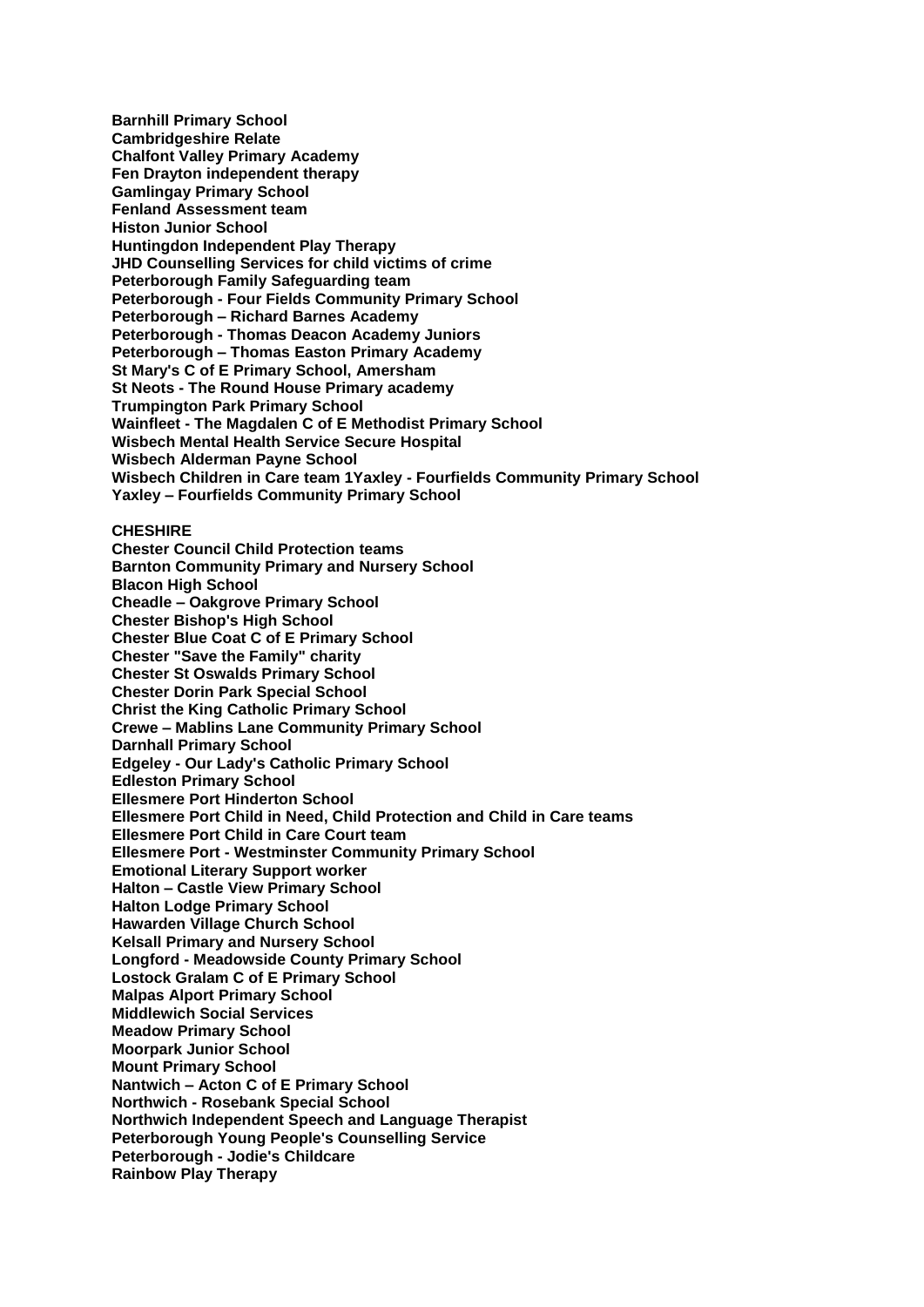**Runcorn - All Saints Primary School Runcorn - Beechwood Primary School Runcorn - Bridgewater Park School Runcorn - Gorsewood Primary School Runcorn - Halton Lodge Runcorn - Holy Spirit Primary School Runcorn - Northwich Primary School Runcorn - Our Lady Primary School and Preschool Runcorn - The Bridge School Runcorn - The Grange Academy Runcorn - St Mary's School and Nursery Runcorn - Pewithall Primary School Runcorn - Astmoor School Runcorn - Early Learners Day Nursery Runcorn - Child Protection team Runcorn - Sensory team, teacher of the deaf Runcorn – The Brow CP School Runcorn – Westfield Primary School Sandbach - Elworth Hall Primary School Stockport - Greave Primary School Stockport - Lisburne School Stockport - Pownall Green Primary School St Gabriel's RC Primary School St. Vincents School Tameside Specialist Outreach Support Services The Excel Academy Tilston Primary School Wallasey – Park Primary School Warrington - Moors County Primary School Weaverham – St Bedes Primary School Widnes - Brookfields School for visually and hearing impaired children Widnes - Fairfield Primary School Widnes - Lunt's Heath Primary School Widnes - Moorfield Primary School Emotional Literary Support Wenes - Our Lady of Perpetual Succour Primary School Widnes - St Basil's Primary School Widnes - Birchfield Nursery School Widnes - St Gerard's Catholic Primary School Winsford - Wharton C of E Primary School Yaxley - Fourfields Community Primary School CORNWALL**

**Bodmin Children and Families Directorate Camborne Family Assessment and Support team "CLEAR", abuse and domestic violence charity Launceston Children and Families Service Liskeard School and Community College St Erth Primary School, Hayle St Mabyn C of E School True Butterflies foundation**

**COUNTY DURHAM Billingham Social Work Permanence Team Bishop Aukland Social Services Birtley East Primary School Bluebell Meadow Primary School Browney Academy Chatham Early Help team Chester-le-Street social workers Co. Durham Children's Services**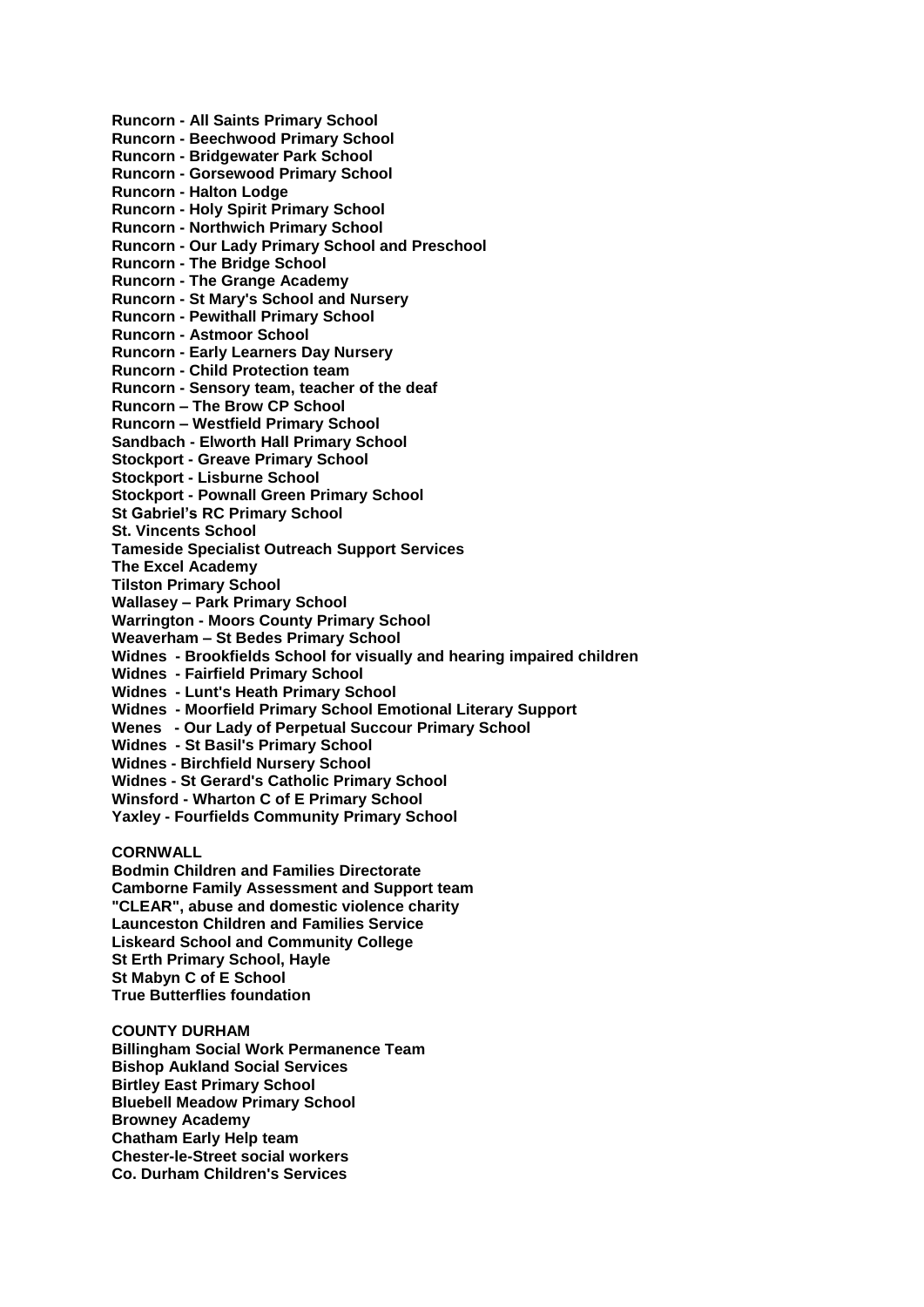**Co. Durham Consett team Consett One Point Co. Durham Family Court Advisor Crook and Barnard Castle Families First team Darlington Early Help Social Work team Darlington Safeguarding team Darlington Family Group Conference team Darlington "Keeping Families Together" Darlington Polam Hall School Darlington Social Work Crisis Intervention team Darlington – Whinfield Primary School Durham One Point Hub Durham Social Work Academy Early Intervention team, Psychosis, Tees, Esk and Wear Valley Families First, Ferryhill Gentle Thoughts Counselling Godrics Primary School Hartlepool Safeguarding and Assessment team Hartlepool Family Support Hartlepool Children's Centre Seaham Child Protection team Spennymoor Social Work Academy Spennymoor "Families First" Child Protection team Stockton on Tees Child Protection team Stockton on Tees - Harrow Gate Primary Academy Sunderland - Ropery Walk School Sunderland – The Road Centre Sunderland UK fostering The Beacon Centre Tidal Therapy Services**

#### **CUMBRIA**

**Barrow in Furness - North Walney Primary School Barrow in Furness - Family Action Carlisle - Upperby Primary School Maryport - Our Lady and St Patrick's School Moor Row Primary School Parton – St Bridget's School St Begh's Catholic Junior School**

**DERBYSHIRE Amber Valley Social Care Anthony Bek Primary School Belper – Pottery Primary School Breaston Independent Art Therapy Buxton - Fairfield Endowed C of E Junior School Buxton and High Peak Child Services Castle Donnington – Orchard Primary School Chesterfield Children's Services Derby Child Protection team Derby Child Adoption Derby St. Andrew's Academy Derbyshire Violence and Sexual Abuse Service 'The Elm Foundation' Derbyshire SV2 - Supporting Victims of Sexual Violence Dove First Academy Educational Psychology, Derbyshire Glossop - Duke of Norfolk Primary School Hayfield Primary School Ilkeston Child Protection team Kegworth Primary School**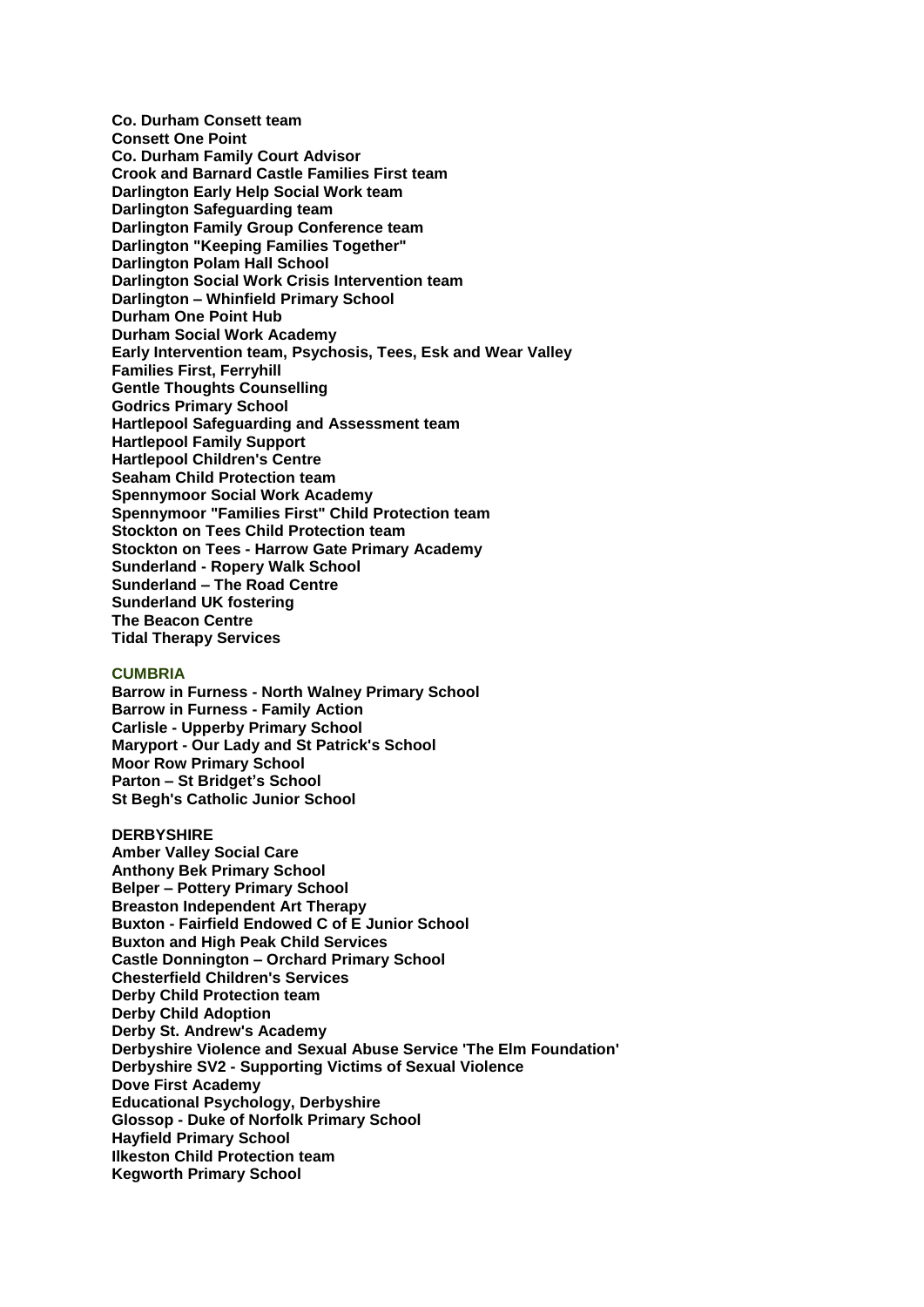**Riddings Junior School Ripley Children and Families team Ripley - Street Lane Primary School South Derby People's Services Directorate Long Eaton - Brackensfield Special School Matlock Children's Centre Family Support, Early Years Ripley Infant School Swadlincote Children in Care team Tibshelf Infant School**

## **DEVON**

**Barnstaple North Devon Children and Family Services Barnstaple - Bishop's Tawton Primary School Beaford Community Primary and Nursery Scnool Brixington Primary School Devon Independent Play Therapy Exeter Children and Families team Exeter North and East Children's team Exminster CP School Feniton Primary School Foster Care Associates Highweek Primary School Little Acorn Play Therapy Marland Residential School Plymouth - Shakespeare Primary School Plymouth Child Protection team Plymouth, St Andrews Primary School Hyden Park Infant School St Martin's Primary School Taunton Family Intervention team Taunton Safeguarding Team 2 Tipton St John Primary School Torbay Children's Looked After team Torquay - Watcombe Primary School Weston Mill Community Primary Academy**

#### **DORSET**

**Bishop's Waltham Junior School Bishop's Caundle - All Saints Primary School Bournemouth – Jewell Academy Bournemouth – Kingsleigh Primary School Bournemouth - Muscliff Primary School Bournemouth - St.Luke's Primary School Bournemouth - St. Walburga's School Bournemouth - Christ the King Primary School Bournemouth Young Carers Christchurch - the Stable School Courthill Infants School Dorchester - Damers First School Dorchester Learning Centre Dorchester - Manor Park First School Dorchester - Prince of Wales School Durweston Primary School Ferndown - Parley First School Ferndown Middle School Frome Valley First School Gillingham Primary School Hamworthy Park Junior School Mudeford Infant School Piddel Valley First School**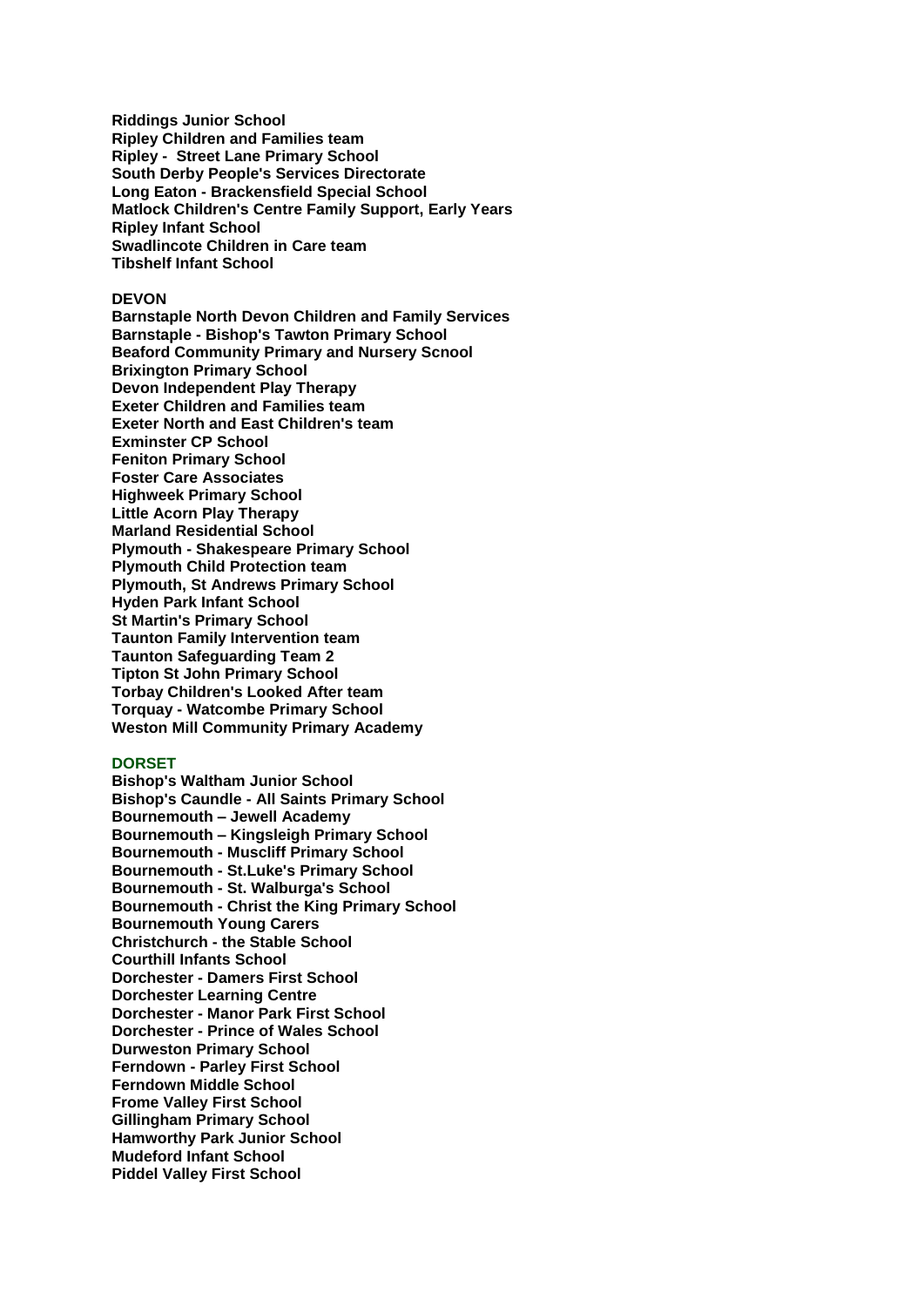**Poole – Oakdale Junior School Poole - Courthill Infants' School Poole - "Families First" Social Work team Dorset STARS - Sexual Trauma and Recovery Service Southend on Sea, Educational Psychology Service Stoborough Primary School Sturminster Newton, Yewstock School Swanage - St. Mark's C of E Primary School Swanage - St. Mary's Primary School Weymouth - Child Protection team Weymouth – Radipole School Yewstock School**

#### **ESSEX**

**Buckhurst Hill Community Primary School Chelmsford Family Operations team Chelmsford Children and Young People service, Children with Disabilities team Colchester – Kingswode Hoe Special School Dagenham – Hunters Hall Primary School Dagenham - Roding Primary School Doddinghurst Infant School Essex Family Finders Great Totham Primary School Harlow – Mark Hall Academy Holycross Primary School Hornchurch – Parklanes Wikeham Childcare Ilford – South Park Primary School Independent therapists Manford Primary School Southend on Sea, Hinguar Primary School Southend on Sea - Little Haven Children's Hospice Southend – Temple Sutton Primary School St Katherine's School Theydon Bois Primary School Thriftwood College for learning difficulties and autistic spectrum age 14-19 White Notley Primary School**

# **GLOUCESTERSHIRE**

**Alternative Education School Badsey First School Bradley Stoke - Bowsland Green Primary School Brentwood Catholic Children's Society Cam Hopton Primary School Cheltenham Children's Safeguarding Cheltenham Student Social Workers Cheltenham - Charlton Kings Infant School Gloucester, Finlay Primary School Gloucester, Norton C of E Primary School Hockley - Greensward Academy Lydney - Severnbanks Primary School Milestone School Primrose Hill C of E Primary Academy South Gloucestershire Children's Service St Lawrence C of E School St Paul's Catholic Primary School Teens in Crisis Tewksbury Children's Services**

**HAMPSHIRE Alton Disabled Children's team**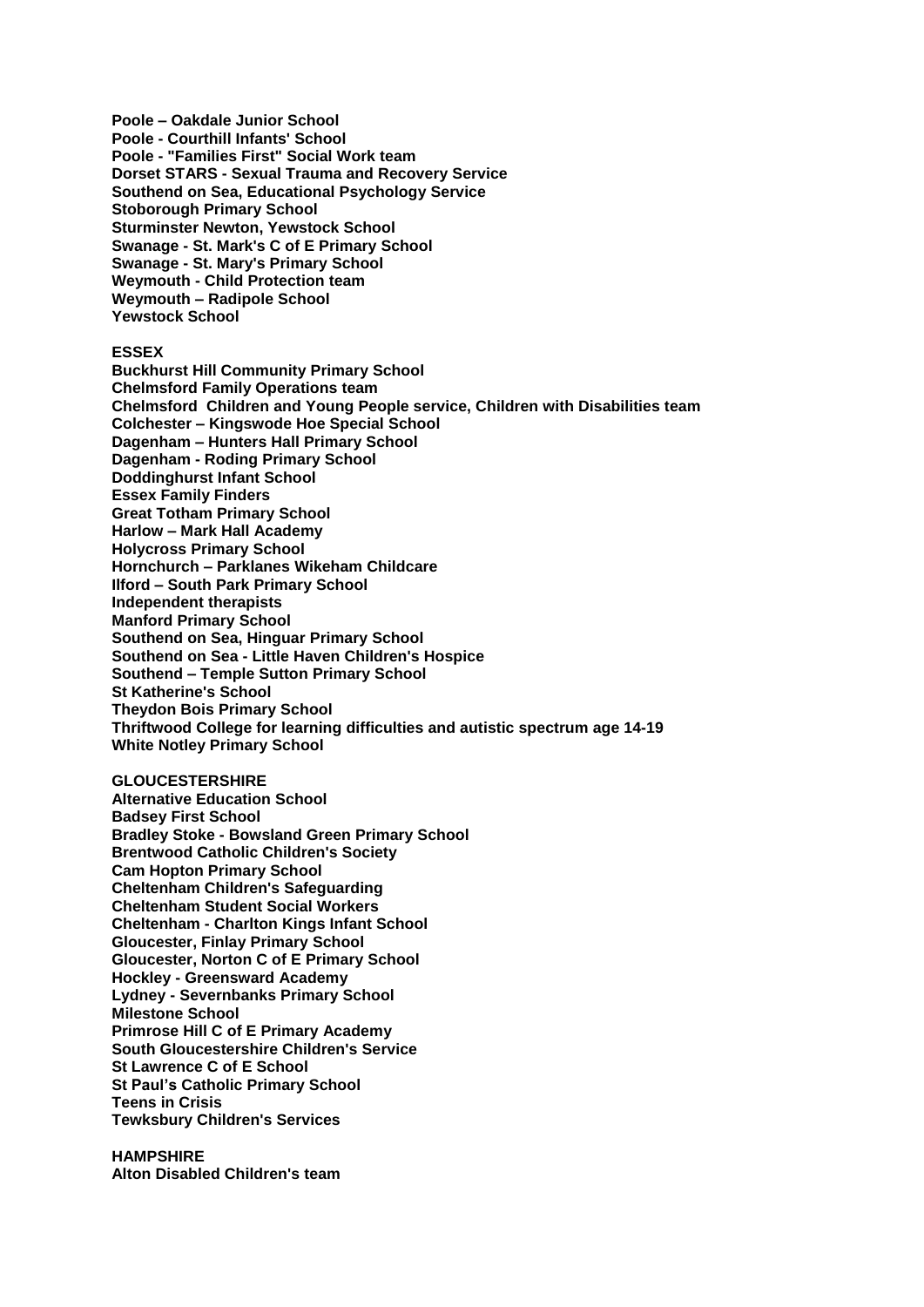**Alderwood Senior School Andover – Knights Enham School Barton-on-Sea – Durlston Court School Basingstoke "Blue Sky Fostering" Basingstoke Hatch Warren Infant and Junior School Basingstoke - Old Basing Infant School Basingstoke - South View Junior School Bishopswood Schools Bournemouth Ballard School Bournemouth Children's Fostering Services Bournemouth - Kings Park Academy Bournemouth Queens Park Infant Academy Bramley Oak Academy Special School Chiltern Primary School Eastleigh - Crestwood Community School Eastleigh - Norwood Primary School Emsworth Primary School Fareham - St. Anthony's Primary School Fareham - Ranvilles Infant School Fareham - St. John the Baptist Primary School Fareham - St Jude's School Fareham - Titchfield Primary School Fareham - Heathfield Special School Farnborough Grange Nursery and Infant School Farnborough – Samuel Cody School (MLD) Federation of Trosnant Schools Fleet - Crookham Infant School Fleet - St Nicholas School Fleet - Tweseldown Infant School Fordingbridge - Breamore Primary School Gatcombe Park Primary School Gosport - Bedenham Primary School Gosport - Holbrook Primary School Gosport Kent Road Family Centre Gosport – Rowner Infant School Gosport - St John's Primary School Hampshire and Isle of Wight Educational Psychology Hampshire "Relate" Havant - Fairfield Infant School Hook with Warsash Academy Hordle Primary School Mason Moor Primary School Newbury - Kingsclere C of E Primary School Oakwood Preparatory School Peel Common Junior School Portsdown Primary School Portsmouth - Court Lane Infants School Portsmouth - Honeypots Infant School Red Barn Primary School Sherborne House School Southampton Children's Disabilities team Southampton Child Safguarding Southampton "Jigsaw" Southampton - New Forest Care Education Southampton – Nursling C of E Primary School Southampton - Redbridge Primary School Southampton St Mary's Primary School Southampton Vermont School Southampton, Wordsworth Primary School Southsea – Bramble Infant School**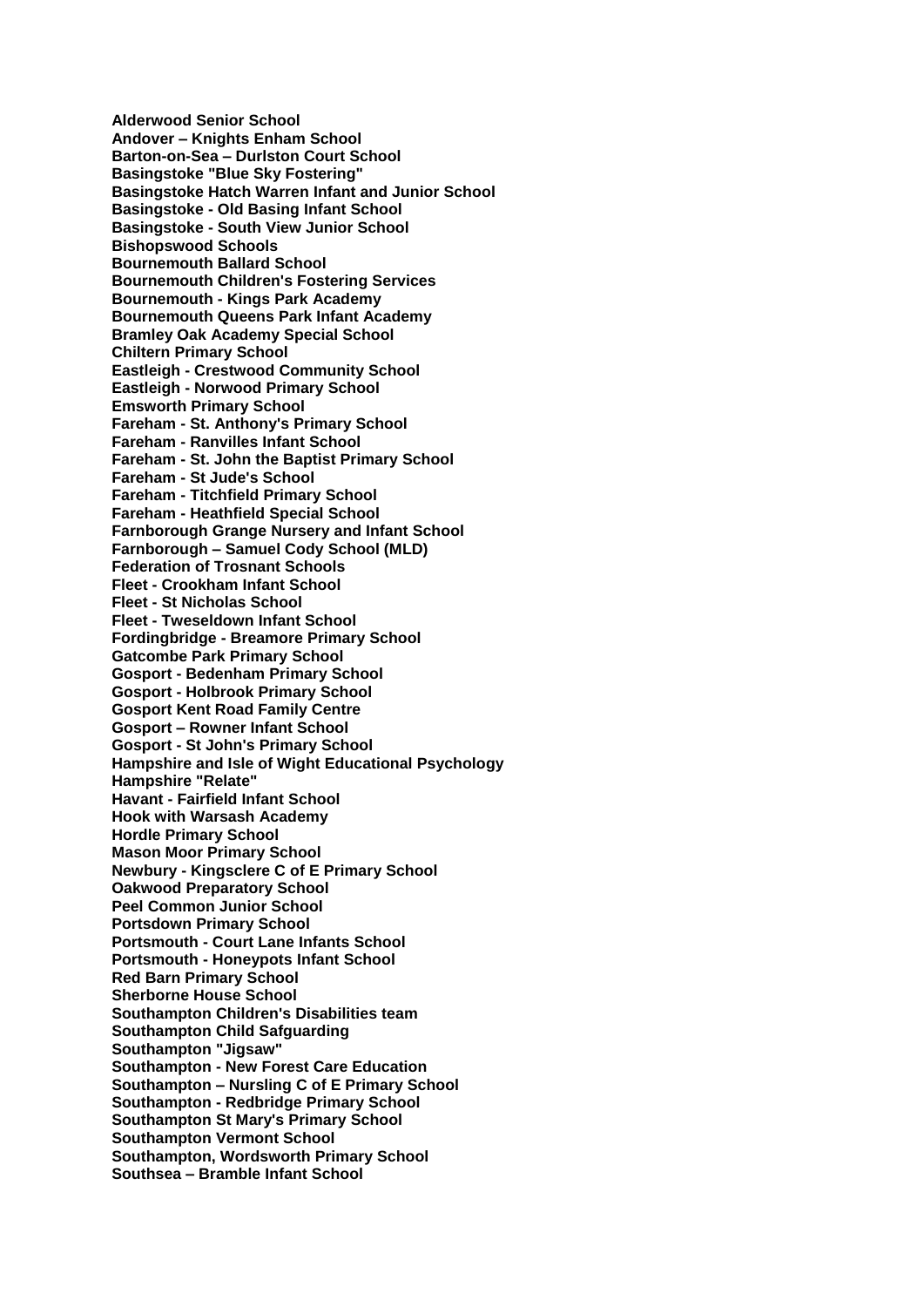**Fernhurst Junior School Southview Federation St Bede's Catholic Primary School St Swithun Wells Catholic Primary School The Bridge Education Centre, Pupil Referral Unit The Gregg Prep School The Ferns Primary Academy Totton– Children in Need team Winchester – Stanmore Primary School Whitewater Primary school Winchester, Eastleigh Children In Care Social Work team Winchester - Osborne School Woodlea Primary School**

**HEREFORDSHIRE Adoption Support, Central England Dacorum Rural and West Family Safeguarding team Founhope, St Mary's C of E Primary School Hampton Dene Primary School Hatfield "Safe Talk" Havant - Federation of Riders School Hereford Children's Wellbeing Assessment team Hereford Fostering team Hereford Refuge Hertfordshire Looked After Children team Leominster Primary School Mordiford C of E Primary School Weobley High School Learning Inclusion Centre Widemarsh Children's Centre**

**HERTFORDSHIRE Anthem Schools Trust Bassingbourn Primary School DESC Centre for excluded children Dreamcatcher Play and Creative Arts Therapy Independent therapists Apsley Family Safeguarding Bishops Stortford - Roseacres Primary School Hemel Hempstead Social Work team Henlow - Derwent Lower School Hertford St Andrew School Hitchin – Mary Exton School Oxhey - The Acorn Centre St Joseph's Catholic Primary School St Michaels Woolmer Green School Terapia Therapeutic Services Watford - Woodhall School Welwyn Garden City - Stanborough School**

**ISLE OF WIGHT Isle of Wight Youth Trust Northwood Primary School**

## **KENT**

**Addlestone - St Paul's C of E School Ashford – Victoria Road Primary School Dover - Poltons Family Centre Dover Independent Therapy Service Bexley Children's Social Care Child Protection Bradfields Academy**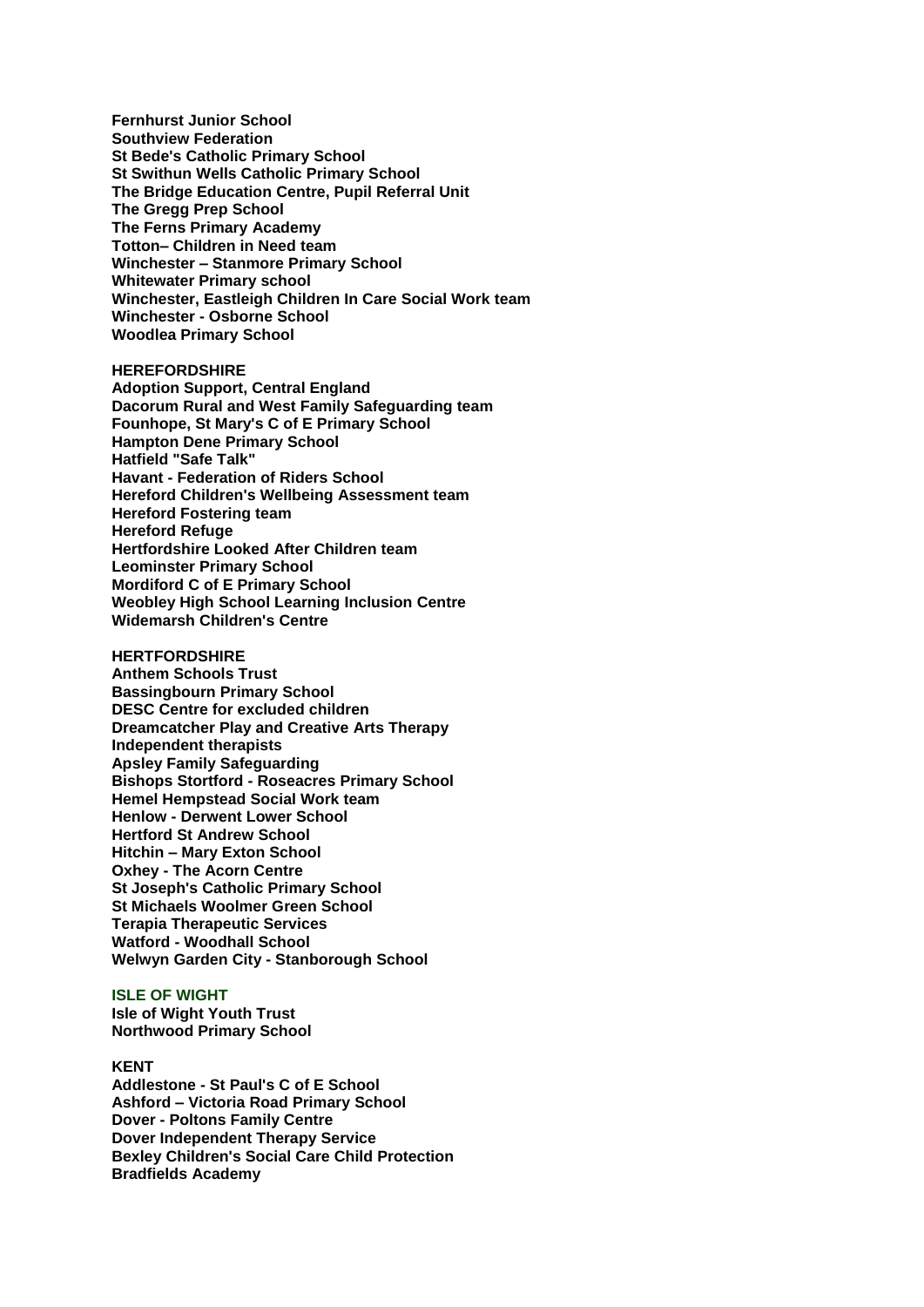**Broomfield School Bromley - Children's Disability team Chatham - Tunbury Primary School Dartford Children's Social Services Dartford – Holy Trinity C of E Primary School Early Help Family Practitioners, Kent CC Folkestone - St. Martins C of E Primary School Folkestone - Mundella Primary School Folkestone - Stella Maris Catholic Primary School Gillingham - Barnsole Primary School Gillingham - Rivermead School Gillingham - Twydall Primary School Green Street Green Primary School Harris Primary Academy Hayes - Independent Palliative Care worker Hoo St Werburgh Primary School Hythe - Seabrook Primary School Langley Park Primary School Leybourne Peter and Paul CE Academy Medway Children's Services Maidstone Children's Social Work service Maidenhead - BeechLodge School Margate Children and Families Social Work team Rainham – Deanwood Primary School Rainham – Miers Court Primary School Ramsgate - Laleham Gap Rochester - Elaine Primary School Rochester Grammar School Rochester - The Gordon Children's Academy Romford – Chadwell Heath Primary School Seabrook Primary School Sevenoaks - West Heath School Sheerness - St Georges C of E Primary School Sheerness – Thistle Hill Academy Sittingbourne - Canterbury Road Primary School St. Thomas Canterbury School Sunshine Play Therapy Smiles Play Therapy Tunbridge Wells – Speldhurst C of E Primary School Tunbridge Wells - Temple Grove Academy "Virtual School" for foster care Walderslade Primary School Welling - Hillsgrove Primary School West Kent Child in Care team West Malling - More Park Catholic Primary School West Wickham - Hawes Down Primary School Westerham - Churchill Primary School Whitfield Aspen School LANCASHIRE**

**Accrington St. Oswald's RC Primary School Acorn therapy Barnoldswick C of E Primary School Barrowford Primary School Birkdale - Our Lady of Lourdes Primary School Blackburn -- Appletree Short Breaks Service Blackburn Darwen Borough Council Safeguarding team Blackburn - Audley Infant School Blackburn - Assessment and Safeguarding team Blackburn - Children's Social Care**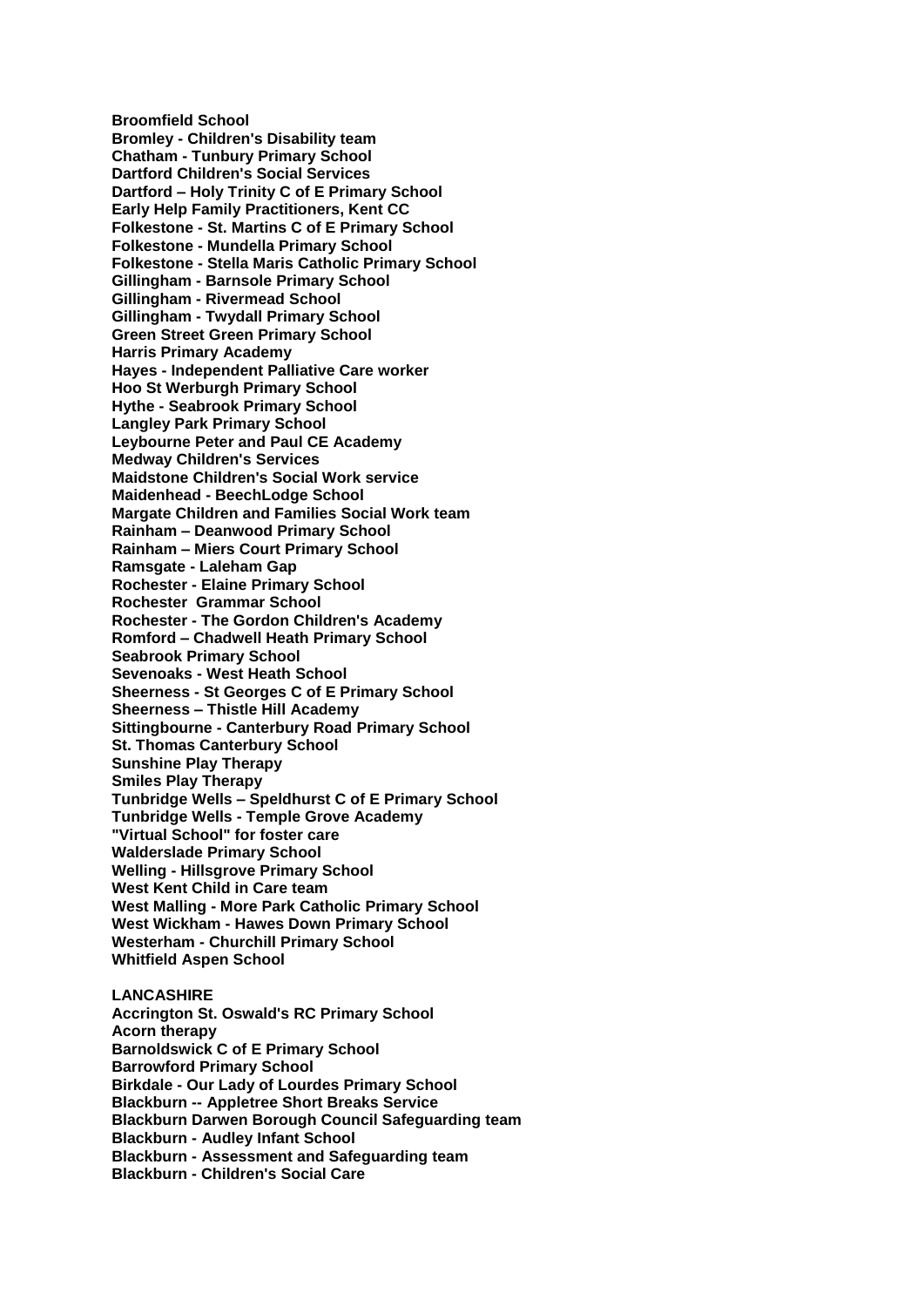**Blackburn Family Support Social Work team Blackburn – Shadsworth Junior School Blackburn - St. Annes Primary School Blackburn - St Luke and St. Philips C of E Academy Blackburn - St Paul's RC Primary School Blackpool Children's Social Care Blackpool Carers' Centre Blackpool - Audley Infant School Blackrod Church School Bolton Fostering team Bolton Safeguarding team Bolton Children's Services Bolton St Andrews OH CEP School Bolton, The Forwards Centre Broadfield Special School Burnley Assessment and Safeguarding team Burnley - St Augustine's Primary School Bury Fostering team Bury 'Early Break' Young Person's charity Bury Holcombe Brook Primary School Bury - Spring Lane School Bury Council Play Therapy Children and Family Wellbeing Service Lancs County Council Children's Social Care, Lancs County Council Chorley Children's Social Care Chorley Hawthorns Family Centre Chorley Independent Counsellor Chorley - Mayfield Specialist School Chorley and South Ribble Children's Social Care Chorley, Westmorland School Children's Social Care, Central Lancashire Clevelands Prep School Colne Children's Centre Darwen, St. Cuthberts Primary School Darwen, St Edwards School East Lancashire Mental Health Education Heywood, Buttercups Nursery Huyton, Lakeside School "Kindness Counselling" "Lancashire Therapy" Lancaster - Moorside School Leigh – Sacred Heart Catholic Primary School Lower Darwen Primary School Lower Darwen – St James C of E Primary School Morecambe Bay Primary School New Longton - All Saints Primary School Oldham – Beal Vale Primary School Oldham – Medlock Valley Primary School Oldham St Martin's School Oldham – Buryfields Infant School Oldham Child Safeguarding Oldham Fostering service Oldham – Hart Counselling Oldham, Bare Trees Primary School Oldham, Barnados Children's Rights Advocate Oldham, Languished Special School Oldham, Samuel Laycock Special School Oldham – St Matthews Primary School Oldham, "Therapy4U" Oldham, Werneth Primary School**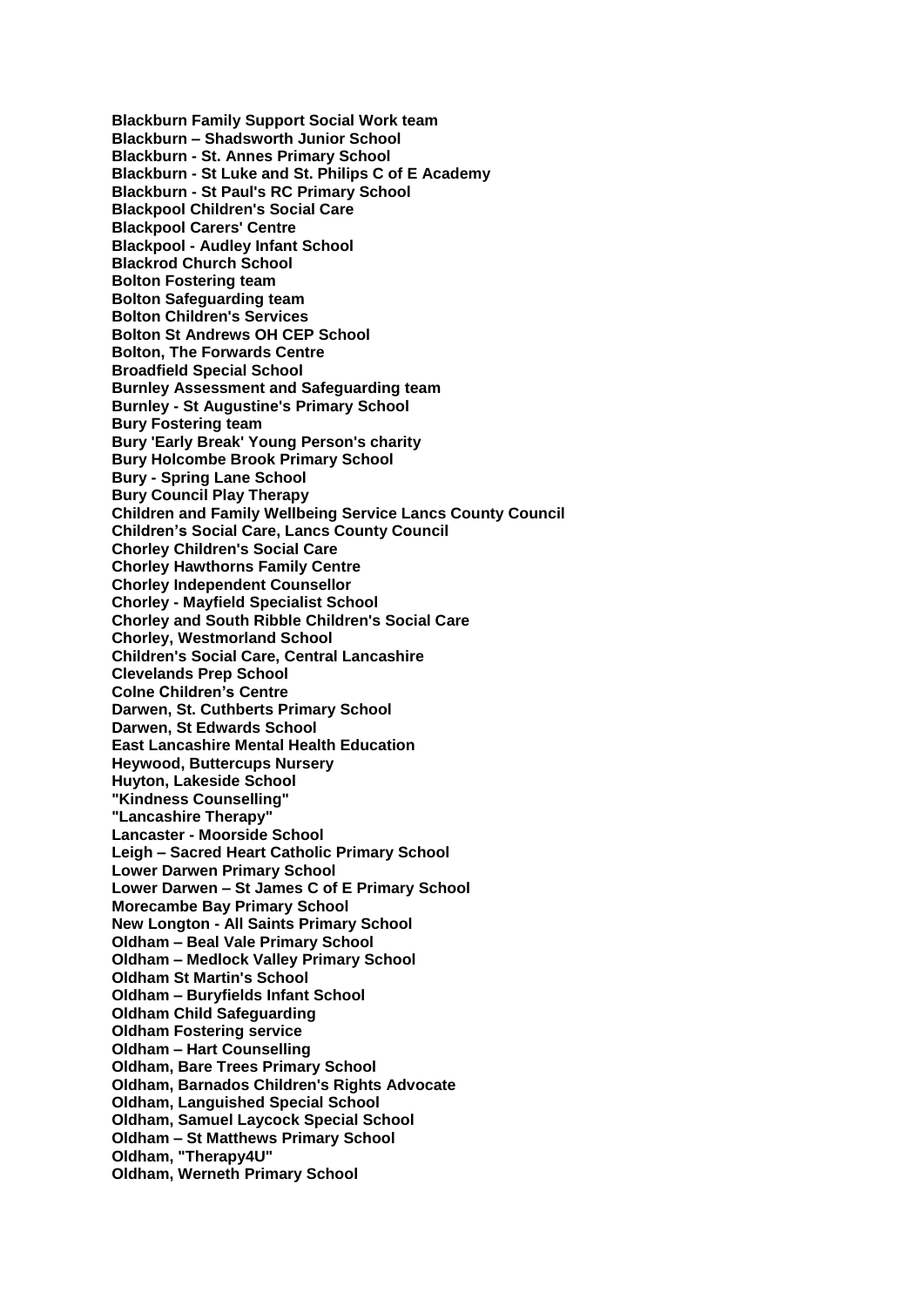**Ormskirk Pontville Special School Pendly Community High School and College Preston - Acorns Primary School Preston - Broad Oak Primary School Preston - English Martyrs Primary School Preston - Frenchwood Primary School Preston - Moor Hey School Preston - Sunshine Children's Centre Preston - St Stephen's C of E School Poulton-le-Fylde CCATS Rawtenstall - All Saints RC High School Rochdale Child Protection Shevington Vale Primary School Rochdale First Response Child Protection team Rochdale St Vincent's RC School Shadsworth Junior School Skelmersdale Children and Parenting Support Skelmersdale Child Safeguarding St Annes – St Thomas CE Primary School Smithy Bridge Primary School University of Central Lancashire Social Work students Warrington Assessment and Intervention team Warrington Permanence team Warrington, Evelyn Street Primary School Wigan Children and Families Social Work team Wigan Adoption Social Work team**

## **LEICESTERSHIRE**

**Danemill Primary School Blaby - Thistly Meadow Primary School Cottesmore – St Nicholas Primary School Church Langton Primary School English Martyrs Primary School Glenfield First Response Social Work team Glenfield Post Adoption Permanence team Glenfield Primary School Greystoke Primary School Groby - Elizabeth Woodville Primary School Groby - Martinshaw Primary School Hinckley Mental Health Practitioner John Ferneley College Kibworth Primary School Langmoor Primary School Leicester Jay Fostering Leicester - Castle Mead Academy Leicester Children's Care team Leicester Dedicated Placement Support team (Fostering) Leicester - Millfield Academy Leicester Ravenshurst Primary School Leicester Social Care and Court Proceedings Leicester - Taylor Road Primary School Leicestershire Foster Care Leicestershire First Response Children's Services Leicestershire Child Protection team Loughborough – St Leonards Primary School Market Harborough, Farndon Fields Primary School Market Harborough – Foxton Primary School Melton Mowbray, Old Dalby C of E School Oakfield Short Stay School**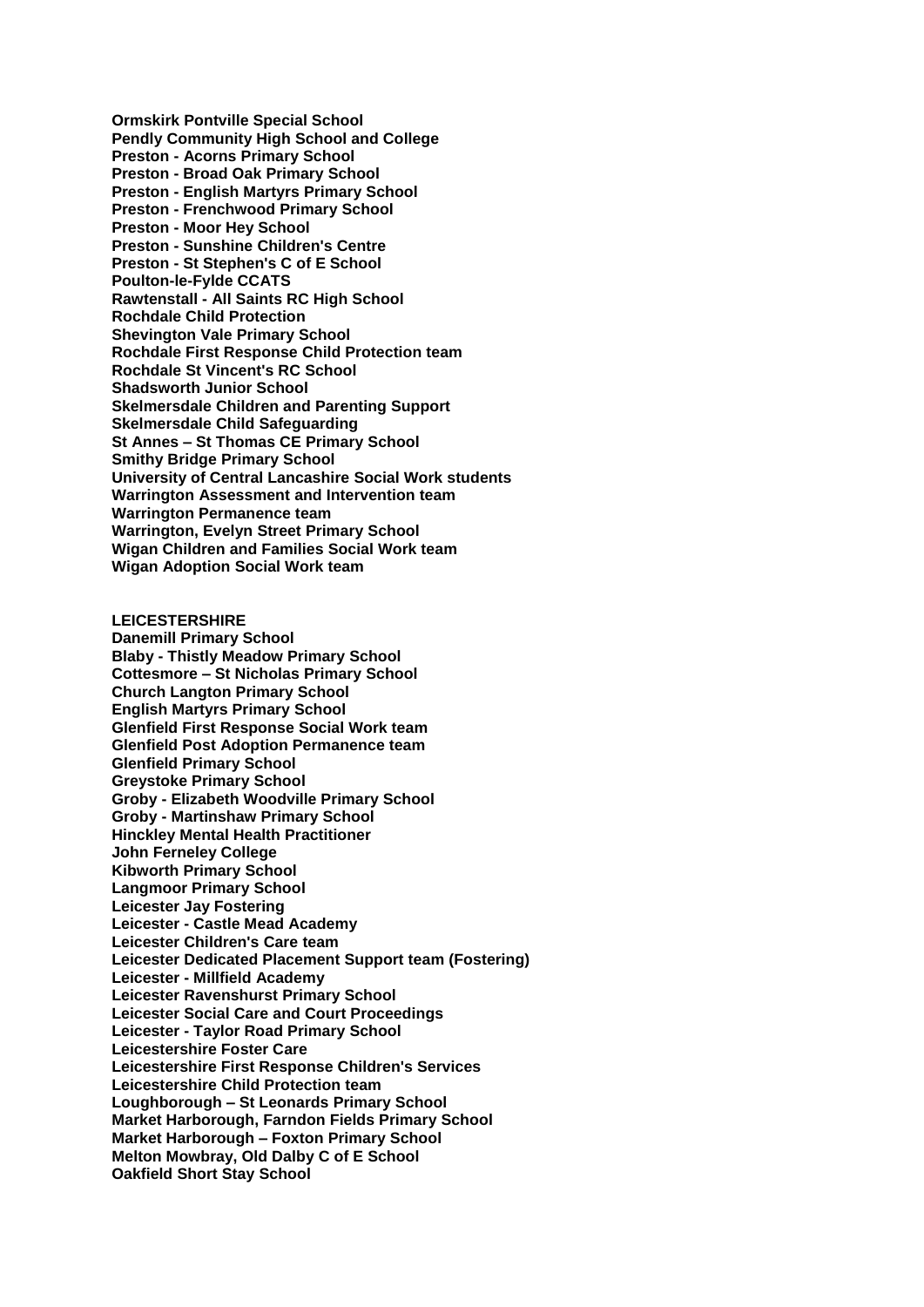**Oakham - Cottesmore Academy Rolleston Primary School Rothley C of E Primary School Newlands Community Primary School Stanton under Bardon County Primary School St. Mary's C of E Primary School Sutton Bonington Primary School Swinford C of E Primary Schoo Whitwick – Holy Cross Primary School Wigan – Highfield St Matthews Primary School Wigton - Parkland Primary School Wigton - Thythorn Field Primary School Woodcoat Primary School Wymondham Primary School LINCOLNSHIRE Fortis Therapy Fosse Way Academy Grimsby NSPCC Grantham - Springwell Alternative Academ Grimsby – Welholme Academy Hawthorn Tree Primary School Helpringham Primary School Horncastle, Edward Richardson School Kelsey Primary School Ketton C of E Primary School Legbourne – East Wold C of E Primary School North Hykeham – All Saints Primary School Scunthorpe Children and Young People Services Scunthorpe Children's Disability team Scunthorpe Liferafts Counsellors Brumby Learning Centre Leasingham Primary School Legsby Primary School Louth - East Lindsey North Children's Social Care team Lincoln Social Services Lincoln – St Faith's C of E Infant and Nursery School Lincoln – The Priory Witham Academy Lincolnshire Barnados Partney C of E Aided Primary School Scunthorpe – Frederick Gough School Spalding – Monkshouse Primary School Spalding Parish C of E School**

**Spalding Primary Academy**

**Spalding – St John the Baptist Primary School Tealby School**

**Waddington All Saints Academy**

**Willoughby School**

**Wrangle Primary School**

# **LONDON**

**Croydon "Roundabout" dramatherapy charity Barnet – Whitings Hill Primary School Bexley - West Street Children's Centre Brandlehow School Brent Knoll School Camden Children's Disability Social Work team Camden Psychology team Cassandra Centre Catford – Rushey Green Primary School**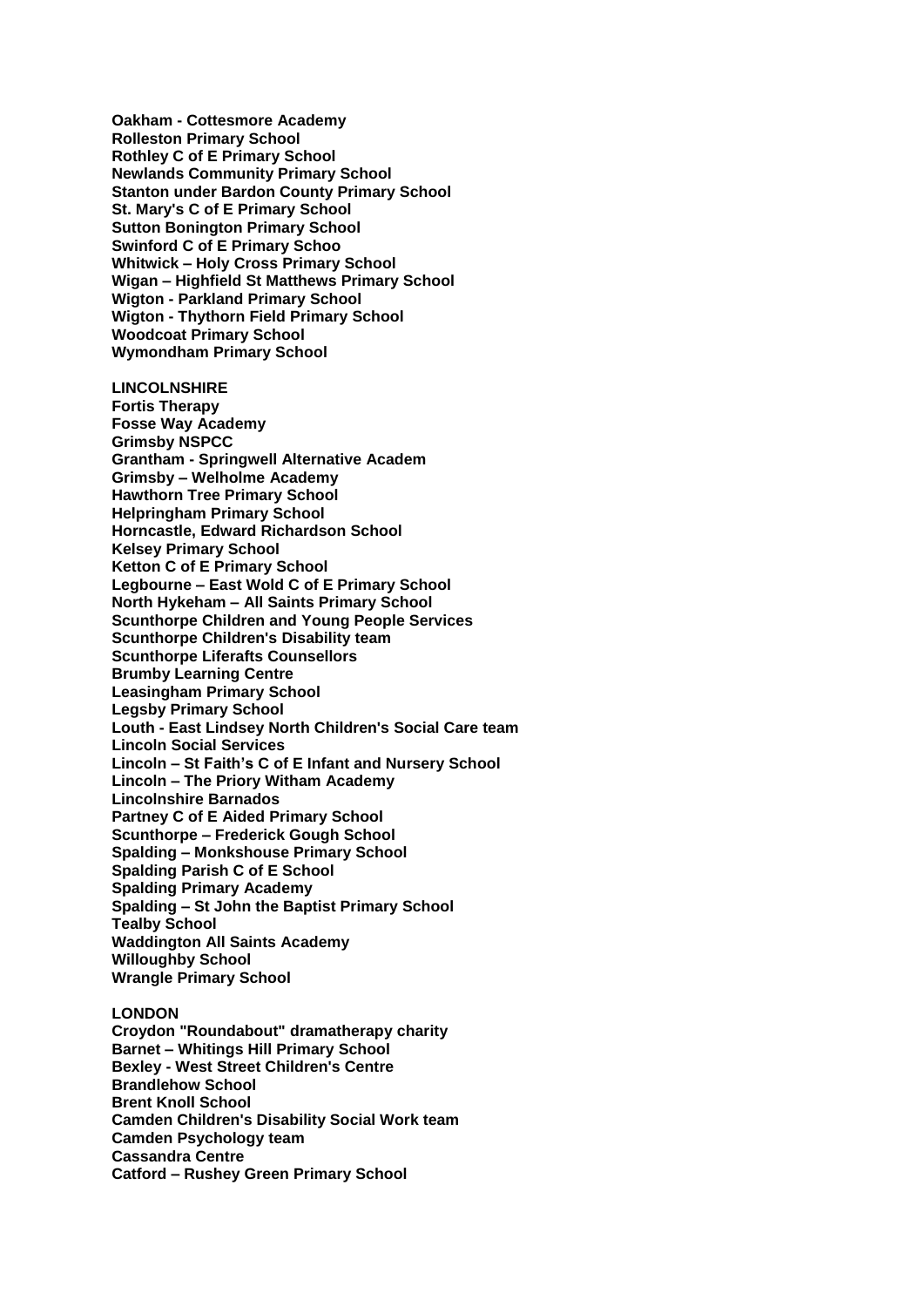**Crouch End St. Gildas Primary School Discovery Primary School Dulwich Village C of E Infants' School East London Mental Health Service CAMS Edmonton – Eldon Primary School Enfield – Freezywater St George's Primary School "First Bridge" Autism Centre Galleywall Prmary School "Grief Encounter" Hackney Children's Services Hanworth, Heathfield Schools Partnership Harlesdon East Locality team Harrington - William Byrd Primary Academy "Hope in Tottenham" Hounslow - Heston Primary School Kentish Town Disabilities Team "Mosaic" London East - independent Social Worker London - Westminster City Council Social Work team Luton independent young person's counsellor Malorees Infant School Mandala "Play Create" Play Therapy Noel Park Primary School Penwortham Primary School Putney, Hotham Primary School Romford - Bright Futures Nursery "Roundabout" dramatherapy research project with Kings College Ruislip Gardens Primary School Sarah Bonnell School Southville Primary School Southwark Council "Looked after Children" team Southwark Children's Services St Edmunds Primary School St Mary's C of E Primary School Sydenham St Christopher's Hospice Teddington - Stanley Primary School Tetherdown Scho Tooting – Hillbrook Primary School The Alton School Tower Hamlets Looked After Children team Children's Specialist Services SE15 Westminster "MIND" Wyvil Primary School Wimbledon, Southmead Primary School MANCHESTER Bridgelea Primary School Children's Services Chorlton C of E Primary School East Manchester Academy Failsworth – Spring Brook Lower School Heywood – Hopwood Primary School Higher Failsworth Primary School Irlam Primary School Lime Tree Primary Academy Longsight Central Court and Locality team NHS Education Mental Health team**

**Public Law team Children's Guardians Rochdale Children with Disabilities team**

**Sale – Moorlands Junior School**

**Salford Children's Services Disabilities team**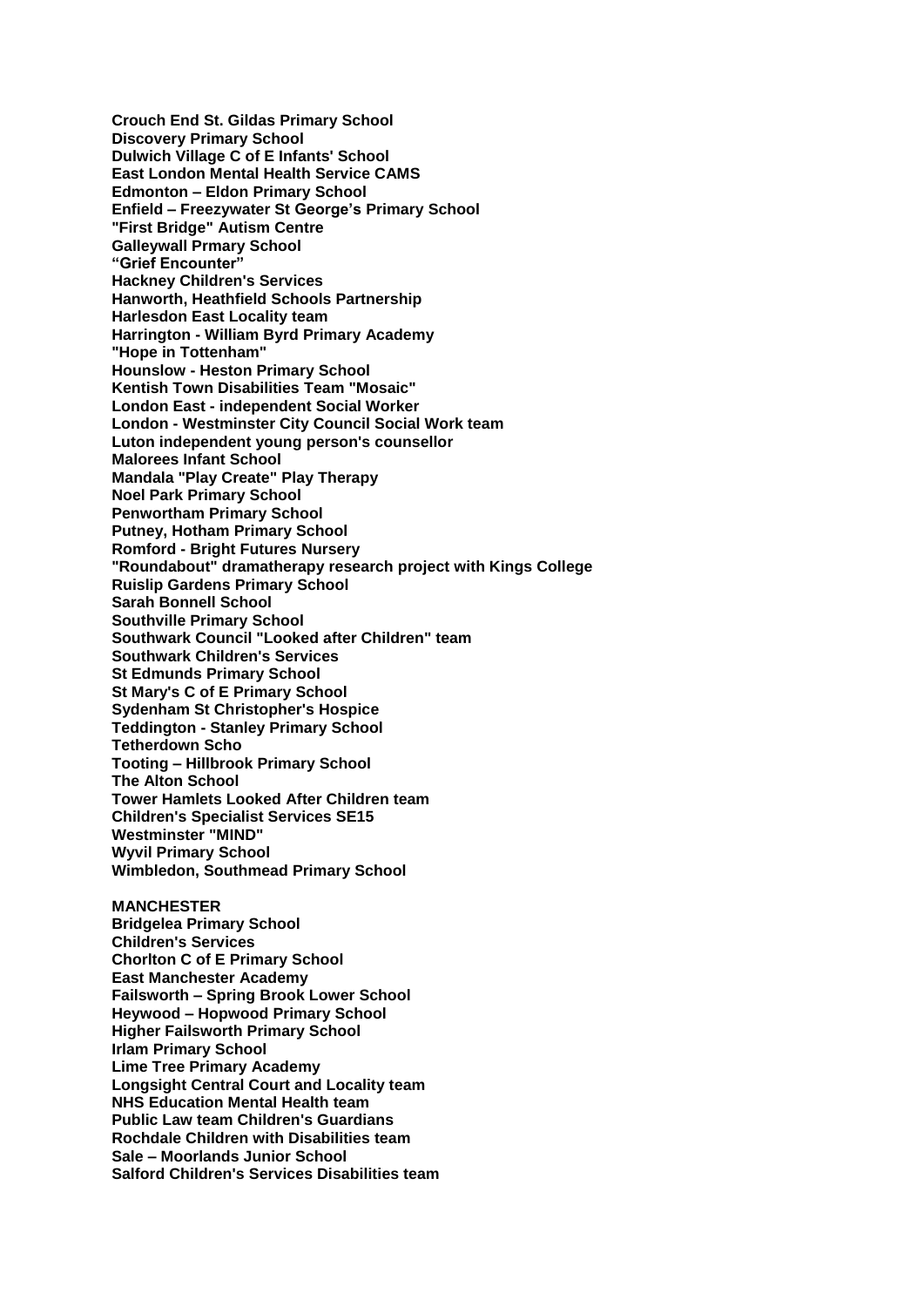**Salford – St Paul's C of E Primary School St Ambrose RC Primary School Tameside "Hidden Harm" team Trafford Frontline Social Work team Wythenshawe Permanence team Harpurhey District Centre Social Work team**

**MERSEYSIDE**

**Bootle Child Protection team Birkenhead - Wirral Care Order Discharge team Birkenhead Assessment and Prevention team Birkenhead - St Joseph's RC Primary School Crosby – Forefield Community Infant and Nursery School Ferries Family groups Liverpool Alder Hey Children's Hospital A&E dept. Liverpool Fostering - The Leeson Centre Liverpool Permanence Team Liverpool Safeguarding team 5 Liverpool Huyton Children's Social Care Liverpool Children's Disability Liverpool Children's Permanence team Liverpool Newfield School Liverpool Rayhurst Centre, Child Protection team Liverpool St Gregory's RC Primary School Liverpool - Waterloo Primary School New Brighton - Peter and Paul's Catholic School Sefton Council Family Support Social Work team St Helens Child Assessment Social work team Wallasey – St Joseph's Catholic Primary School Wirral Children's Disabilities team Wirral - Ellesmere Port Short Stay Pupil Referral Unit**

**MIDDLESBROUGH Middlesbrough Social Services**

**MIDDLESEX Heston Primary School Sunbury on Thames – Hawkedale Primary School West Drayton - Rabbsfarm Primary School**

**NORFOLK Acle Academy "Break" charity Burston Primary School Great Yarmouth Looked After Children team Hethersett V.C. Primary School Homefield School Norwich - Bignold Primary School Norwich Children's Service Norwich - Anglia Fostering Agency Norwich - Catton Grove Primary School Independent therapists (include drama therapists) Long Stratton, South Norfolk Children's Services North Norfolk Looked After Children team Norwich – Magdalen Gates Primary School Norwich - Point 1 Service Phoenix Unit, St Michael's C of E Academy Therapy Nurturing Connections Thetford - Drake Primary School**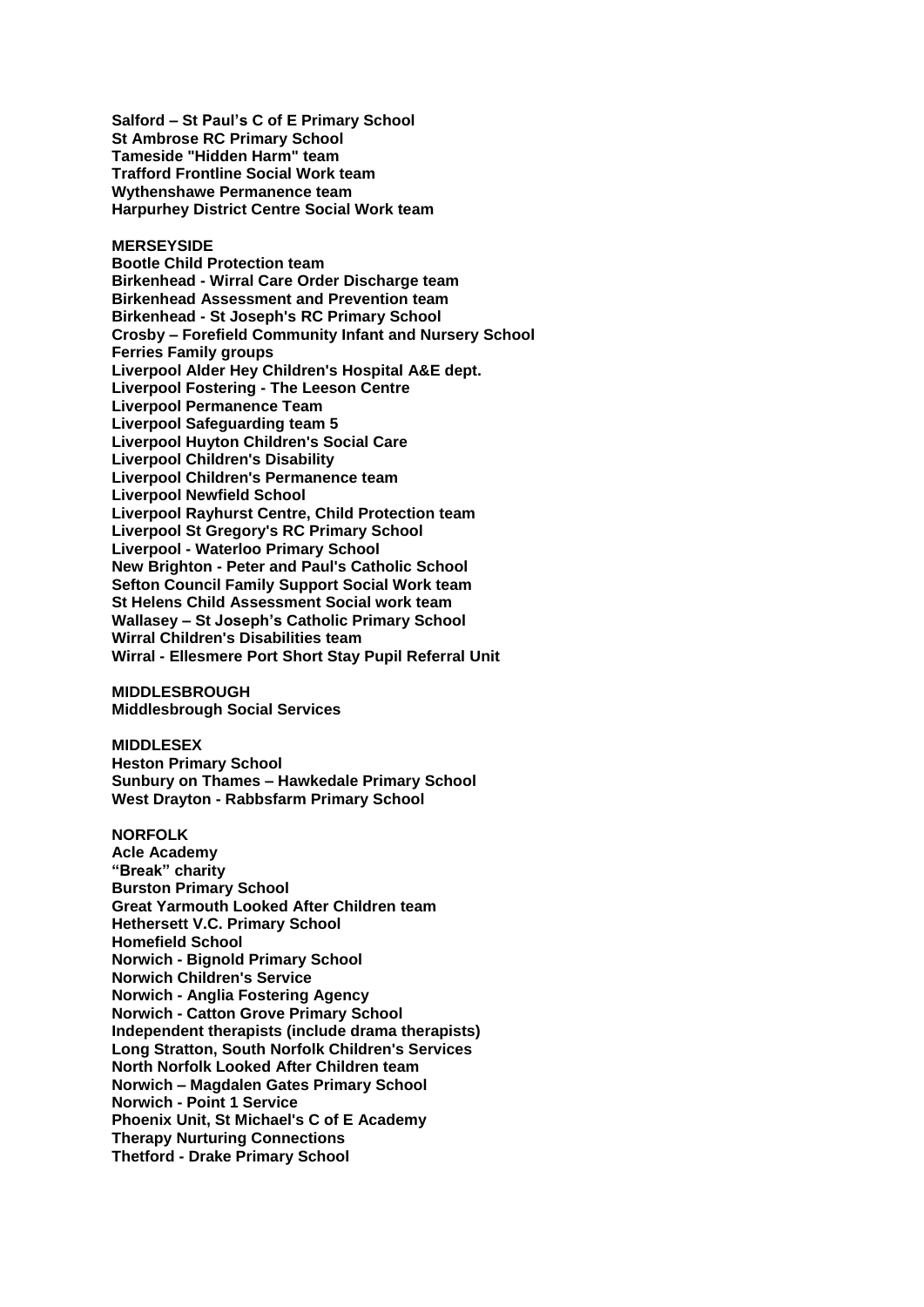**NORTHAMPTONSHIRE Barton Seagrave Primary School Brixworth Primary School Daventry SafeSouth 8 Care Management team Falconers Hill Academy Finedon Mulso Junior School Headlands Primary School Kettering - Broughton Primary School "Kidsaid" charity Northampton International Academy Northampton University Social Work students Northampton Play Therapists Northampton – St James C of E Primary School Northampton - St Mary's Catholic Primary School Northamptonshire Social Work Adoption team Old Buckenham - Chapel Green School Roade Primary School**

**NORTHUMBERLAND Bedlington Child Protection team Bede Academy Byker Initial Response Service, Children's Social Care Byker Long Term team Kalmer Counselling Mansfield, Cuckney Cofe Primary School Newcastle Holystone Primary School Newcastle Children's Long Term team Newcastle Children's Social Care Newcastle Initial Response team Newcastle, Lemington, St George's RC Primary School Newcastle St. Vincent's RC Primary School Newcastle, St Mark's RC Primary School Newcastle Long Term Service Team 6 North East Counselling Services Plantpots Nursery School Prudhoe West Academy Stakeford Primary School Tritlington First School West Boldon Primary School**

**NOTTINGHAMSHIRE**

**Arnold - Coppice Farm Primary School Arno Vale Junior School Bassetlaw District Child Protection team Bilsthorpe Flying High Academy Brinsley Primary School Brookhill Leys Primary and Nursery School, Eastwood Calverton - St Wilfrids School Church Vale Primary School Chuter Ede Primary School Clarborough Primary School Foxwood Academy Ironville and Codnor Park Primary School King Edwin Primary School Kirkby-in-Ashfield – Orchard Primary School Mansfield Abbey Primary School Mansfield - Heatherley Primary School Mansfield - Intake Farm Primary School Mansfield – John T Rice Infant and Nursery School**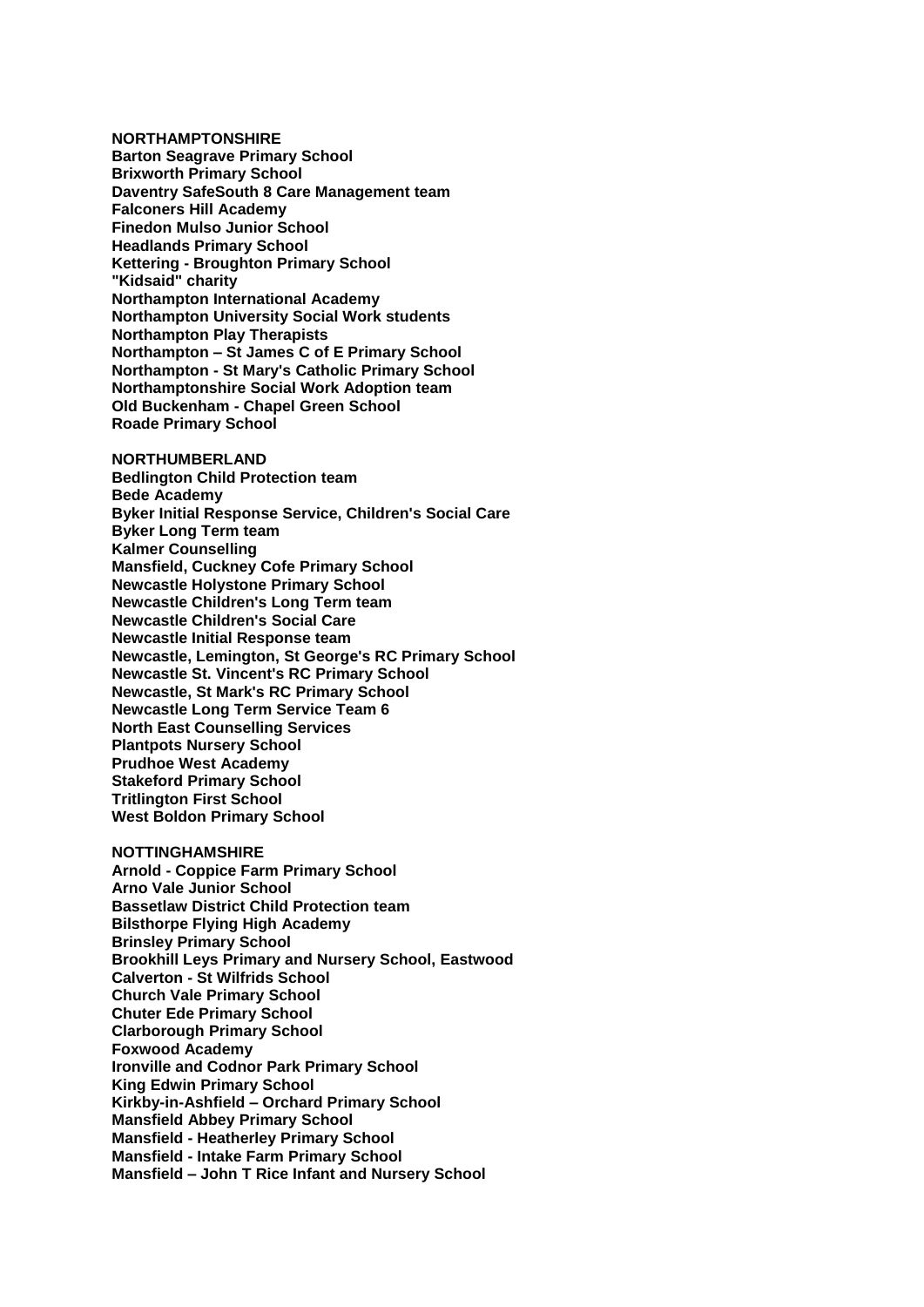**Mansfield King Edwin Primary School Mansfield Wainwright Primary Academy Newark - Barnby Road Academy Newark – The Kings C of E Primary School Newark - William Gladstone Academy Newthorpe - Greasley Beauvale Primary School NHS Mental Health Support team Nottingham – Alderman White School Nottingham – Djanogly City Academy Nottingham Independent Social Worker Nottingham Independent Clinical Psychologist Nottingham, Jesse Gray School Nottingham - St John The Baptist School Nottingham - St Paul's Church Nottingham - Whitegate Primary and Nursery School Nottinghamshire Adoption team Nottinghamshire Children and Young People's Independent Sexual Violence Advice Service Nottingham - Forest Fields Primary School Northampton University student social workers Newark District Child Protection Newark Mount Primary School Ranby C of E Primary School Retford – St. Swithuns Academy Samuel Barlow Primary Academy Sawley Infant and Nursery School Southglade Primary School St Peter's C of E Primary Academy Ordsall Primary School Westglade Primary School Woodthorpe Infant School Worksop - Langold Dyscarr Community School Worksop – Sir Edmund Hillary Primary School OXFORDSHIRE Brightwell Primary School Abingdon Europa School Bicester - Brookside Primary School Bicester - Longfields Primary School Brackley - Beachborough School Brize Norton Military Base Caldecott Primary School Carterton Primary School Charlton Primary School Chilworth House Upper School psychologist Didcot - Northbourne Primary School Drayton County Primary School Freeland C of E Primary School Gedlling - Priory Junior School Kirtlington Primary School Madley Brook Community Primary School Marcham Primary School Oxford - Bayards Hill Primary School Oxford LAC and Leaving Care team Oxford Independent Play Therapy "The Playworks", Oxfordshire Special Educational Needs Support Service Unicorn Special School, Abingdon Wroxton Primary School Whitchurch on Thames Primary School Wantage - Stockham Primary School**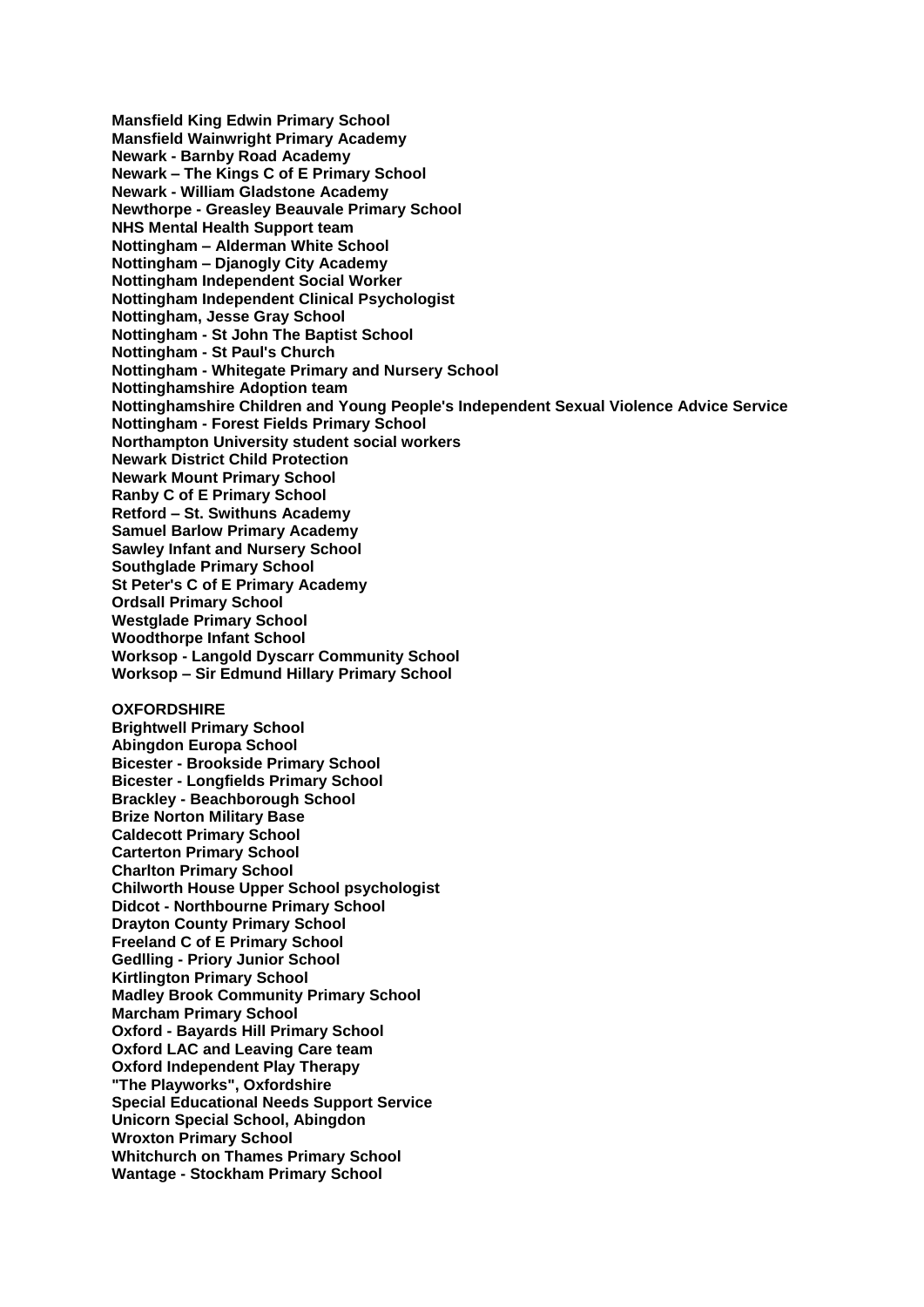**Wellington - Dothill Primary School Willowtree Psychotherapy Witney County Primary School**

#### **SHROPSHIRE**

**Lacon Childe Secondary School Market Drayton Infant School Telford Children in Care and Leaving Care team Telford Child Protection team Telford "Face to Face" befriender scheme Telford - Sir Alexander Fleming Primary School Wrekin Assessment team Shrewsbury Cathedral Catholic Primary School Shrewsbury - Woodfield Infant School St. John's Catholic Primary School St Andrews Primary School**

#### **SOMERSET**

**Avon and Somerset Constabulary Victims of Crime team Bath Aspire Academy Special School Bath - St Mary's Catholic Primary School Bath – St Michael's Junior Church School Bridgewater College Academy Bridgewater, Polden Bower School Bridgewater - St John and St Francis Church School Bridgewater - St Mary's Primary School Bridgewater - Elmwood Special Needs School Churchfield Church School County Council Children's Social Care Safeguarding team Claverham - Court de Wych Church School Clevedon - Yeo Moor Primary School "Creating Calm" therapy Crockerne Primary School Crowcombe Primary School "Get Set" Family Intervention team Glastonbury - Butleigh Primary School Highbridge - "In Charley's Memory" Holy Trinity Primary School Ilchester Community Primary School Keynsham Duty and Asssessment Team Keynsham Bath and N.E. Somerset Child Protection team Knights Templar Community Church School Langport Children's Safeguarding Little Acorns Pre-school Martock Primary School Midsomer Norton – St Benedicts Catholic Primary School Nailsea "Just U" Counselling Nailsea Kingshill Church School North Petherton Primary School North Social Work team North Somerset East Community Families team North Somerset Education Inclusion Service Portishead St. Peter's Primary School Shepton Mallet, Croscombe Primary School Shepton Mallet Safeguarding team Somerset Assessment team Somerset C.C. Emotional Health and Wellbeing team Somerset Disability team Somerset Family Intervention Service**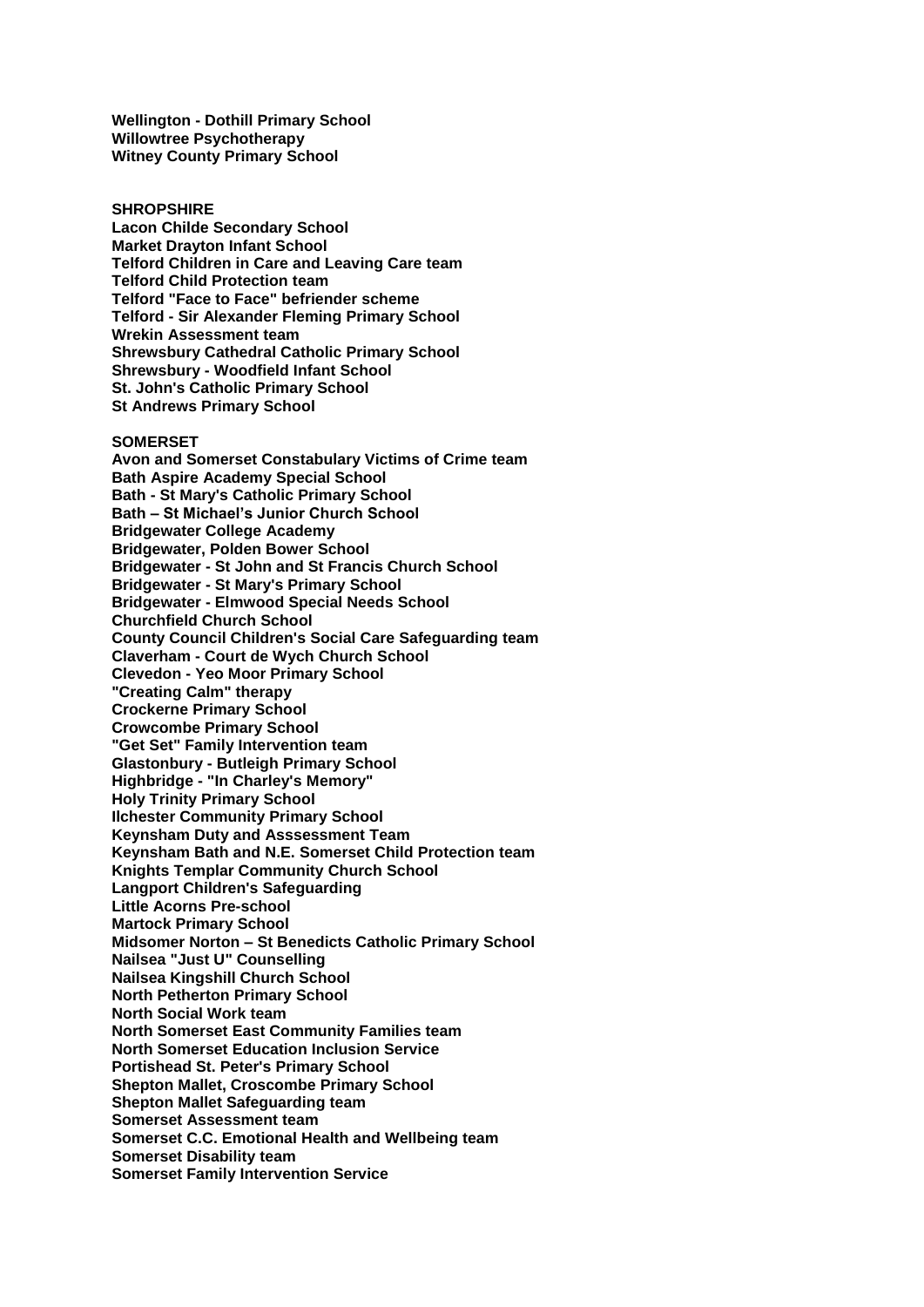**Somerset "Looked After Children, Fostering" Somerset Social Work Adoption team Somerset High Impact Family team Stoke at St. Michael Primary School Stoke-sub-Hamdon, Castle Primary School St Martin's Garden Primary School Taunton - Acorns Children's Centre Family Intervention team Taunton - Bishop's Hull Primary School Taunton - Get Set Services Taunton Children's Social Care Taunton - Cotford St Luke Primary School Taunton Safeguarding 2 team Taunton - Minerva Primary School Taunton - Holy Trinity C of E Primary School Taunton - Independent Speech and Language Therapist Taunton - Priorswood Primary School Taunton - St. Andrews Church School Wellsprings Primary School Worlebury Primary School Wedmore First School West Monkton Primary School Weston College Weston Super Mare Castle Batch Primary School Weston Super Mare Child Protection team Weston East Community Family team Weston Super Mare 'For All Healthy Living Centre' Weston Super Mare Heron's Moor Academy Weston Super Mare Independent Counsellor Weston Super Mare "People and Communities" social work team Westover Green Community School Woolavington Primary School Yeovil Safeguarding team Yeovil - Huish Primary School Yeovil - Primrose Lane Primary School**

## **STAFFORDSHIRE**

**Burton-upon-Trent – Horninglow Primary School Eton Park Juniors Greenfield Primary School Heath Hayes Academy Lansdowne Infants School Leek– Child Protection team Lichfield – Willows Primary School Moorhill Primary School Redbrook Hayes Primary School Staffordshire C C Educational Psychology Stoke on Trent Children's Social Care Stoke on Trent Permanency Pod Stoke on Trent – St Thomas Aquinas Primary School Walton Hall Academy Wolverhampton "The Children's Village" Wolverhampton independent therapist Wolverhampton Strengthening Families team Youth Emotional Support Charity**

# **SUFFOLK**

**Barnham C of E Primary School Brandon - Forest Academy Burton End Primary Academy Bury St Edmunds Children and Young People's Services**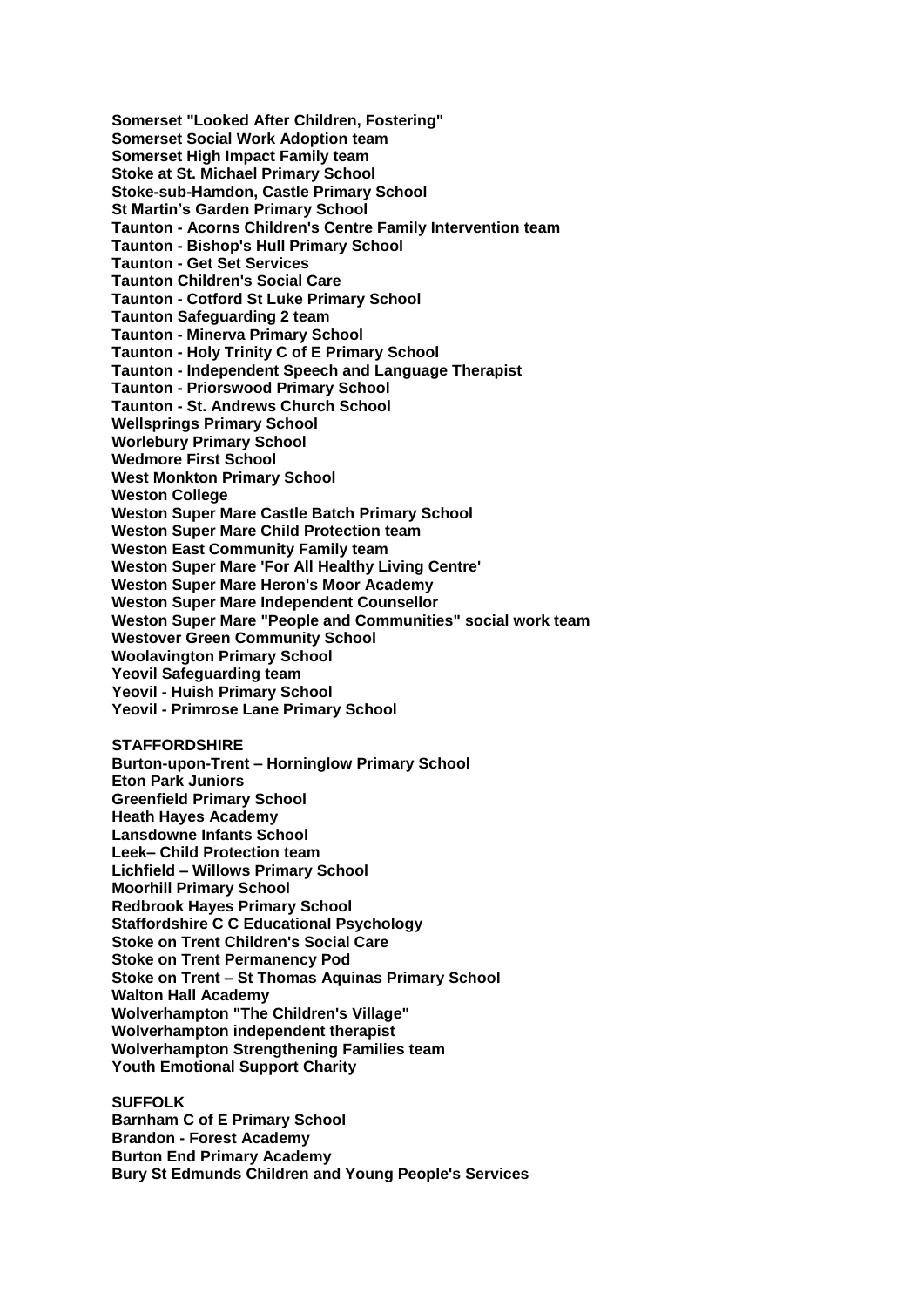**Bury St Edmunds - Forest Heath Child in Need team Bury St Edmunds - Westgate County Primary School Finborough School Gusford Primary School Helmingham Primary School Hintlesham and Chattisham C of E Primary School Ipswich - Rushmere hall Primary School Ipswich – The Willows Primary School Lakenheath Community Primary School P.L.O.T Alternative Therapeutic Provision St Mary's RC School Sudbury – Woodhall Primary School Thurston Primary School**

**SURREY Addlestone Communities Team Foster Care Abbotsbury Primary School Arunside Primary School Burstow Primary School Camberley Primary and Nursery School Cobham Free School Cobham Notre Dame School Croydon – Park Hill Junior School Colgate Primary School Croydon - Atwood Primary Academy Croydon - Crescent Primary School Croydon - "Talk off the Record" Counselling Croydon Tudor Academy Egham - Thorpe Lea Primary School Epsom - St Clements School Epsom – St Martin's C of E Aided School Epsom - Nonsuch Primary School Guildford Child Safeguarding Guildford Court Progression Team Hale Academy Muschamp School Oxted – Hazelwood School Oxted - Hurst Green School Leatherhead Trinity School and Nursery Leiston Primary School Old Woking – Kingfield Primary School Redhill Child Protection team Reigate - Sandcross Primary School Richmond Therapeutic Life Story workers Singlegate Primary School South East Child Protection team St Andrews C of E School St Cuthberts Mayne Catholic Primary School St Jude Junior School St Lawrence Primary School Staines – Town Farm Primary School Stanwell – Town Farm Primary School Sutton - Cheam Fields Primary Academy "Talk Reality" counselling Thames Ditton Infant School Thornton Heath - St Cyprian's Greek Orthodox Primary School Wallington - Holy Trinity C of E Junior School West Ashtead Primary School West Ewell Primary School Wishmore Cross Academy**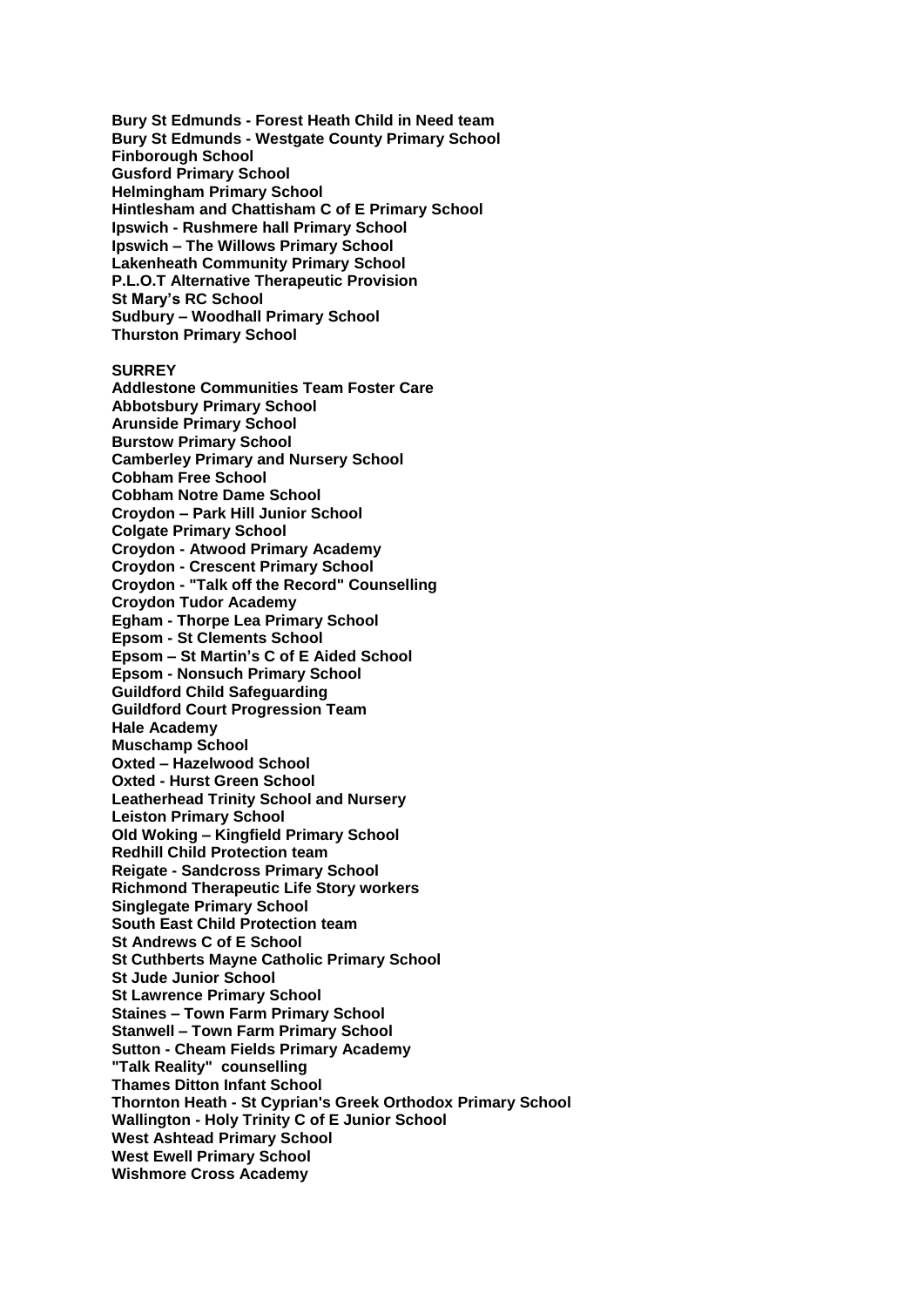**Woking Child Protection team Woking – Knaphill Lower School Woking – Send C of E Primary School Woking - St Andrew's School Woking - St John's Primary School Woking - Sythwood Primary School Woking Targeted Youth Support Service Woodcote Primary School St. Philips School dramatherapist**

**SUSSEX**

**Bognor Regis Child Services Brighton - Brunswick Park Primary School Brighton - East Chittington independent therapy Camelsdale Primary School Crawley - the Gatwick School Ditchling St Margaret's School Easebourne C of E Primary School East Sussex Social Work Early Help team Eastbourne - Tollgate Community Junior School Fishbourne Primary School Hailsham - Grovelands Primary School Haywards Heath - Handcross Park School Haywards Heath - Warden Park Primary School Haywards Heath - St Wilfrid's C of E Primary School High Cliff Academy Horsham - Holbrook Primary School Hove - Brunswick Primary School Hove Junior School Hove - Wilbury Clinic Lewes Looked After Children team Littlehampton - St Catherine's Primary School Ninfield C of E Primary School Northgate Primary School Nyewood Infant School Pebsham Primary Academy Salehurst Primary School Southwater Junior Academy St. Wilfrids C of E Primary School Virtual School For Children In Care Wadhurst Primary School Warnham C of E Primary School West Sussex Contact and Assessment Social Work team**

**TEESIDE**

**Middlesbrough Ayresome Primary School Middlesbrough Bankfields Primary School Middlesbrough Social Work Training Middlesbrough West Lane Hospital St John the Evangelist Primary School Teesville Academy**

**TYNE AND WEAR Barmston Primary School Sunderland Assessment Team, "Together for Children" Sunderland "Looked After Children" team**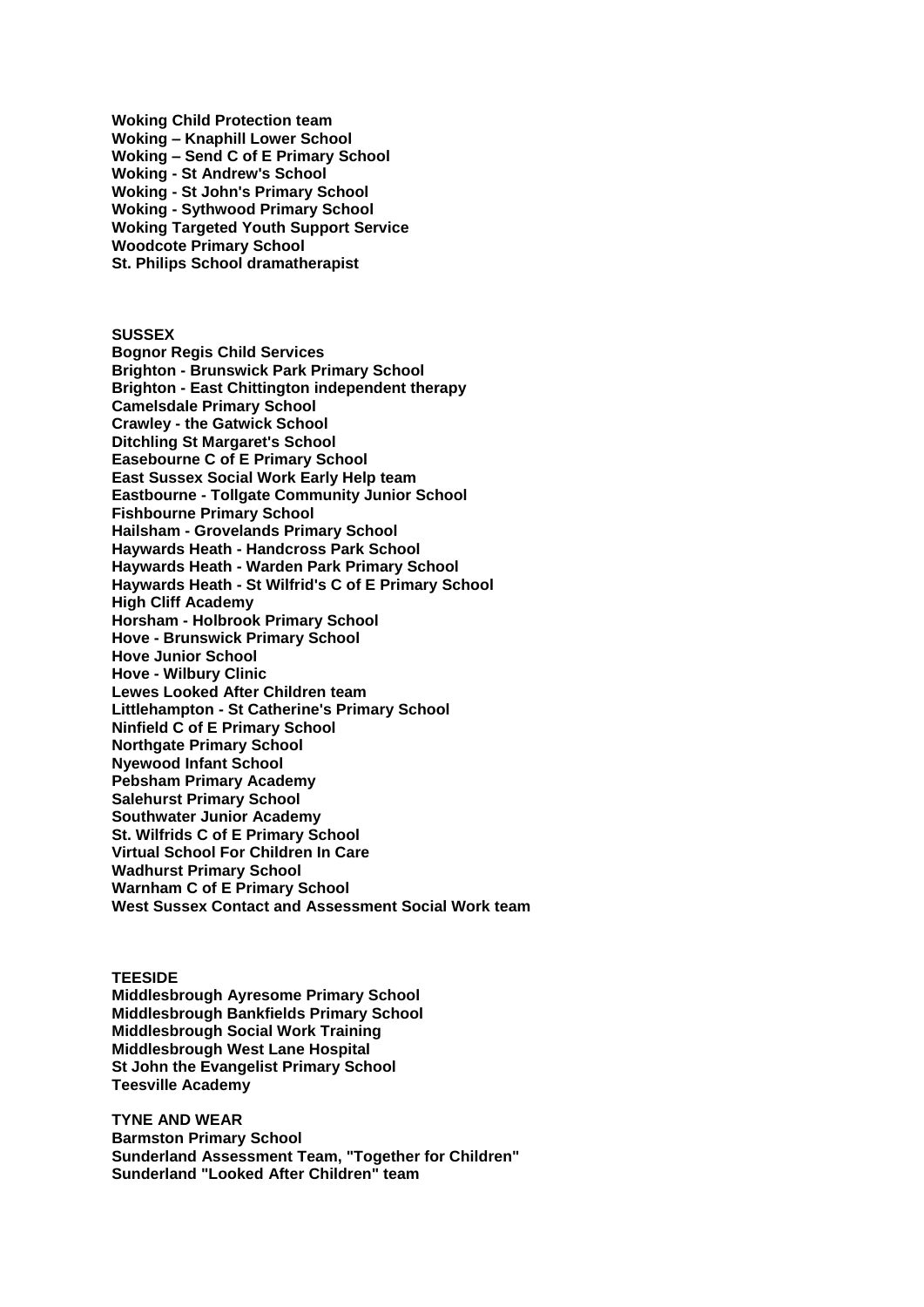**Sunderland UK Fostering Gateshead - Referral and Assessment team Sir Charles Parsons Special School South Shields - Lord Blyton Primary School South Shields – Peter and Paul Catholic Primary Academy South Shields - Ridgeway Primary Academy Toner Avenue School Tyne and Wear Social Work team Washington - Barmston Village Primary School Washingwell Primary School Whitley Bay – Valley Gardens Middle School Willow Burn Hospice**

**WARWICKSHIRE**

**Bedworth Domestic Abuse Charity Bedworth - St Michael's C of E Academy Birmingham Children's Disability team Birmingham Safeguarding team Coventry – Coundon Primary School Coventry East Area Child Protection team Coventry – Finham Primary School Coventry Independent Play and Creative Arts Therapist Coventry – Leigh C of E Academy Coventry MIND Coventry Relate Coventry - Rawston Road Counselling Centre Coventry, Provost Williams Primary School Coventry, Sidney Stringer Primary School Coventry Social Work Academy Coventry – Whitmore Park Primary School Daventry Care Management team, Safe South 8 Nuneaton – Weddington Primary School Rugby - Children's Social Work team Rugby - Avon Park Special School Rugby - Boughton Leigh Junior School Rugby - Paddox Primary School Rugby - "The Launchpad" autism provision Rugby – Quest Academy Special School Stratford upon Avon - St. Gregory's Catholic Primary School Michael Drayton Junior School Nathaniel Newton Infant School Oakwood Primary School, Nuneaton**

**WEST MIDLANDS**

**"Corner House" Counselling Service Crocketts Community Primary School, Smethwick Devonshire Junior Academy, Smethwick Dudley - Bishop Milner Catholic College Dudley Counselling Service Dudley – Wenlock School Hagley Primary School Halesowen – Hob Green School Kingswinford "Educational Psychology First Mossley – Jubilee Academy Oldbury - Christ Church Primary School Solihull Independent Play Therapy Sutton Coldfield - Town Junior School Tudor Grange Primary Academy Walsall Corporate Parenting Social Work team Walsall – St John's Primary Academy**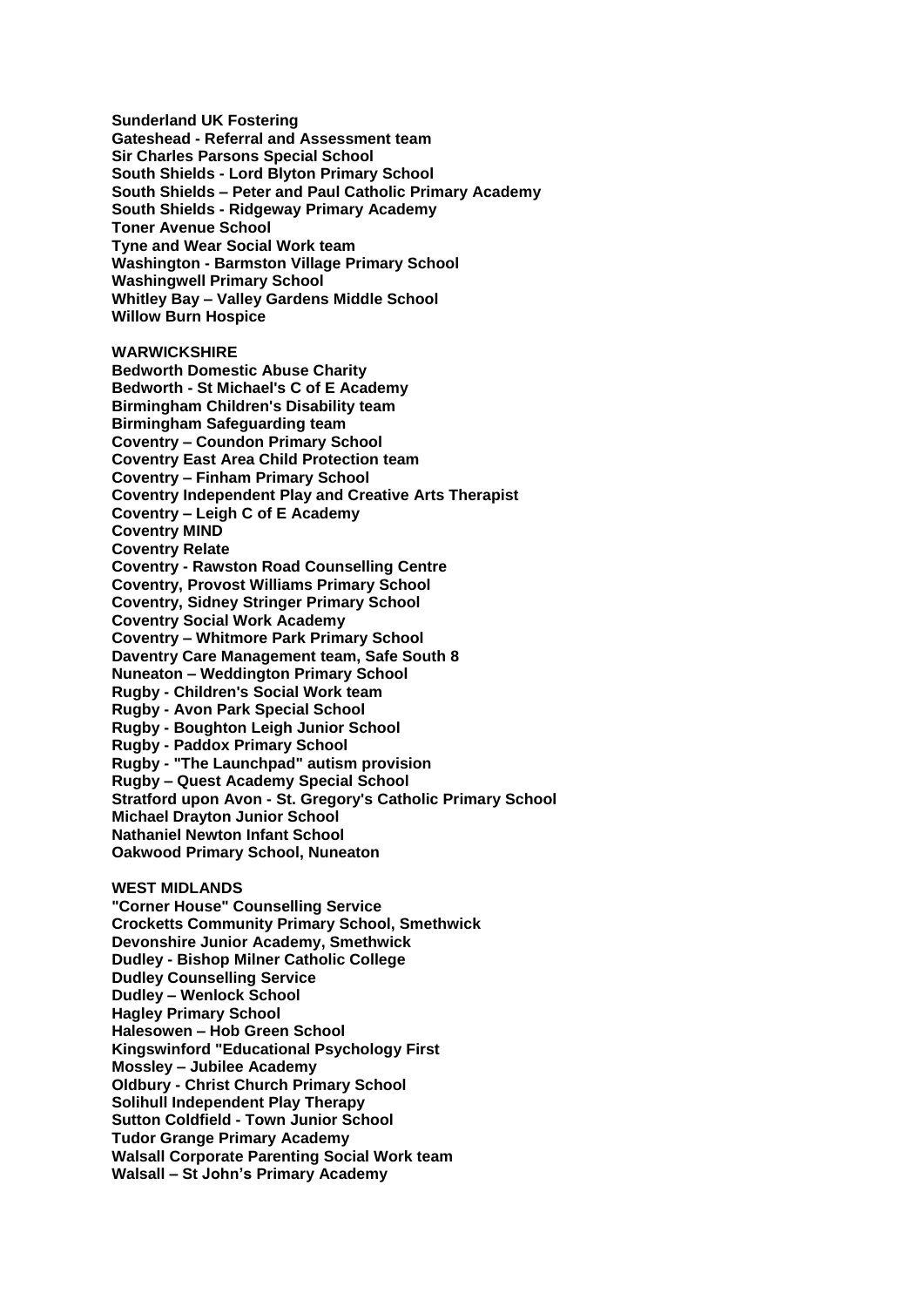**Wolverhampton – Grove Primary School**

**WIRRAL Bebington - Stanton Road Primary School Bentley West Primary School Independent therapist Therapeutic Parenting and Life Story Social Work Woodchurch C of E Primary School**

## **WILTSHIRE**

**Bebington - Town Lane Infant School Chippenham – Frogwell Primary School Chippenham Support and Safeguarding team Chippenham Looked After Children team "Calm Minds, Happy Hearts" Counselling Calne - Fynamore Primary School Dinton Primary School Downton Primary School Five Lanes Primary School Gomeldon Primary School Greentrees Primary School Holy Family Catholic Primary and Nursery School Longcot and Fernham C of E Primary School Marlborough - St Mary's Primary School Melksham Seend School Mere School Orchid Vale Primary School Ramsbury Primary School Salisbury Support and Safeguarding team Salisbury The Stonehenge School Southbroom St James Academy Spingfields Academy St Mark's Junior School Sutton Benger Primary School Swindon Assessment and Child Protection team Swindon "Child Looked After" team Swindon Covingham Park Primary School Swindon "On Trak Counselling" Swindon "Green Labyrinth" Swindon - Gorse Hill School Swindon - Beech Croft Infant School Swindon - Eldene Nursery and Primary School Swindon - Fernbrook Centre Swindon - Hazelwood Academy Swindon - The Commonweal School Swindon - Lethbridge Primary School Swindon - Tree House bereavement Swindon - Peatmoor Primary School Swindon - Lawn Primary and Nursery Schools Swindon - Oakhurst Community Primary School Swindon - Badbury Park Primary School Swindon - Rodbourne Cheyney Primary School Swindon - Westrop Primary School Swindon - Westrop Nursery Swindon - Brookfiled Primary School Swindon - Nyland School Swindon - Grange Junior School Swindon - Haydon Wick Primary School Swindon - Haydonleigh Primary School Swindon - William Morris Primary School**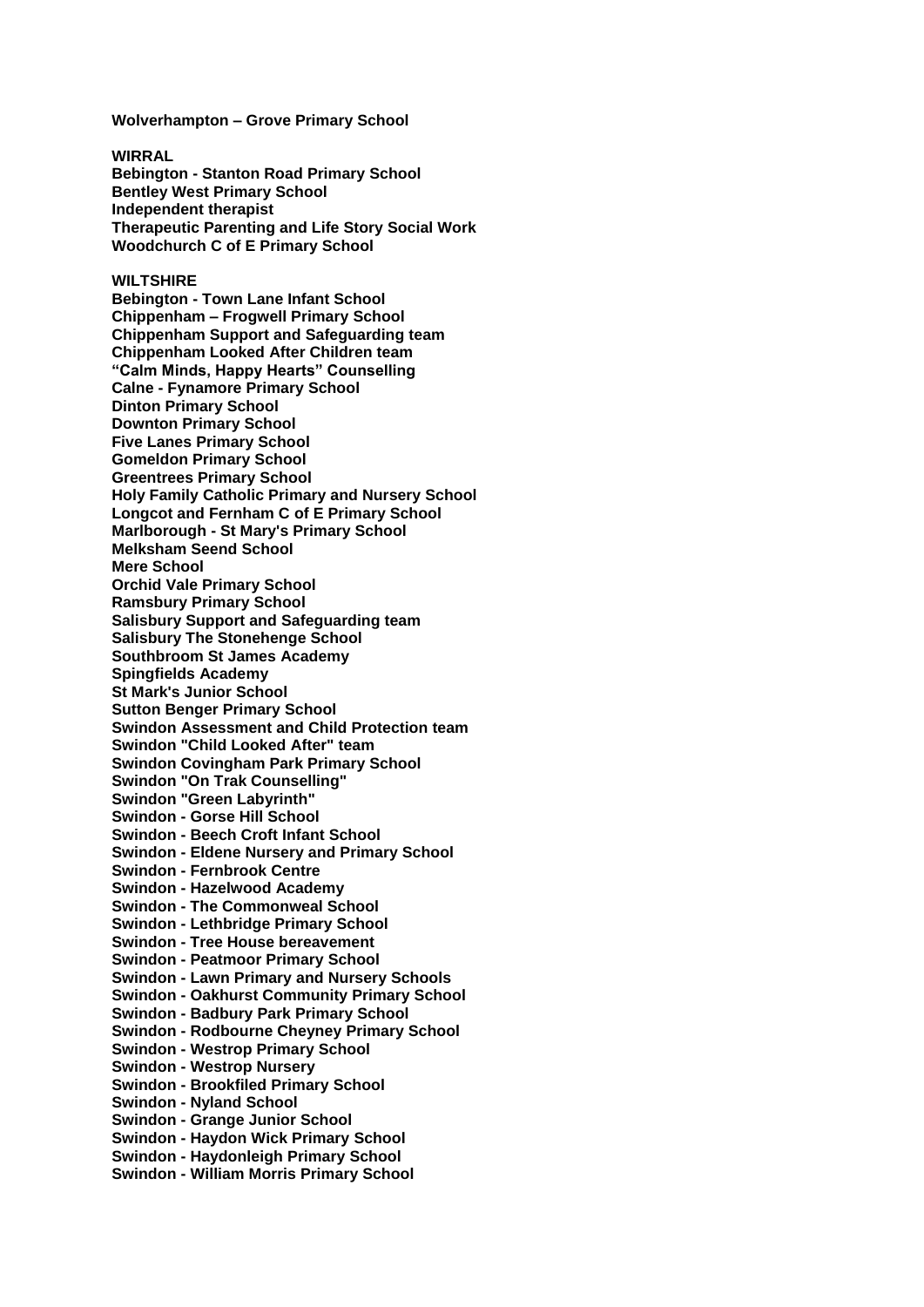**Swindon - Oaktree Nursery and Primary School Swindon - Even Swindon Primary School Swindon - Red Oaks Primary School Swindon - Shaw Ridge Primary School Swindon - Tadpole Farm C of E Primary School Swindon - Moredon Primary School Swindon - Lainesmead Primary School Swindon - Holy Family Primary and Nursery School Swindon - Independent Play Therapy Swindon - Crowdys Hill Special School Swindon - Autism Resource Centre Swindon - "Lighthouse" Swindon - South Marston C of E Primary School Swindon - St. Mary's RC Primary School Swindon - Westlea Primary School Swindon Young Carers The Manor School Treehouse Bereavement Charity Trinity Education Centre Trowbridge West Wilts Support and Safeguarding team Warminster - Princecroft School Wellington Eagles Primary Academy Westbury C of E Junior School Wyndham Park Infant School "Heal and Grow" Play and Creative Arts Eastrop Infant School WORCESTERSHIRE Adoption services Bewdley - St Annes Primary School Bowbrook House School Central England Therapeutic Life Story workers Cleeve Prior School CY Counselling**

**Droitwich High School Evesham - Bengeworth C of E Academy Foley Park Primary School Grace Kelly Childhood Cancer Trust Kidderminster - St Catherine's Primary School Pathway Care Fostering Sedgeberrow C of E First School Stourport - on- Severn - Sytchampton Primary School St Annes Primary School Tenbury High School West Mercia Women's Aid Worcester - Black Pear Trust Worcester - Regency High School Worcester South Permanency team Worcester Childcare Bureau, Fostering**

**YORKSHIRE Aldbrough Primary School Altofts Junior School Appleby - Demeter House School Appleton Roebuck Primary School Batley – Park Road Junior and Nursery School Bingley Hazelbeck Special School Bradford Metropolitan District Council Adoption Support team**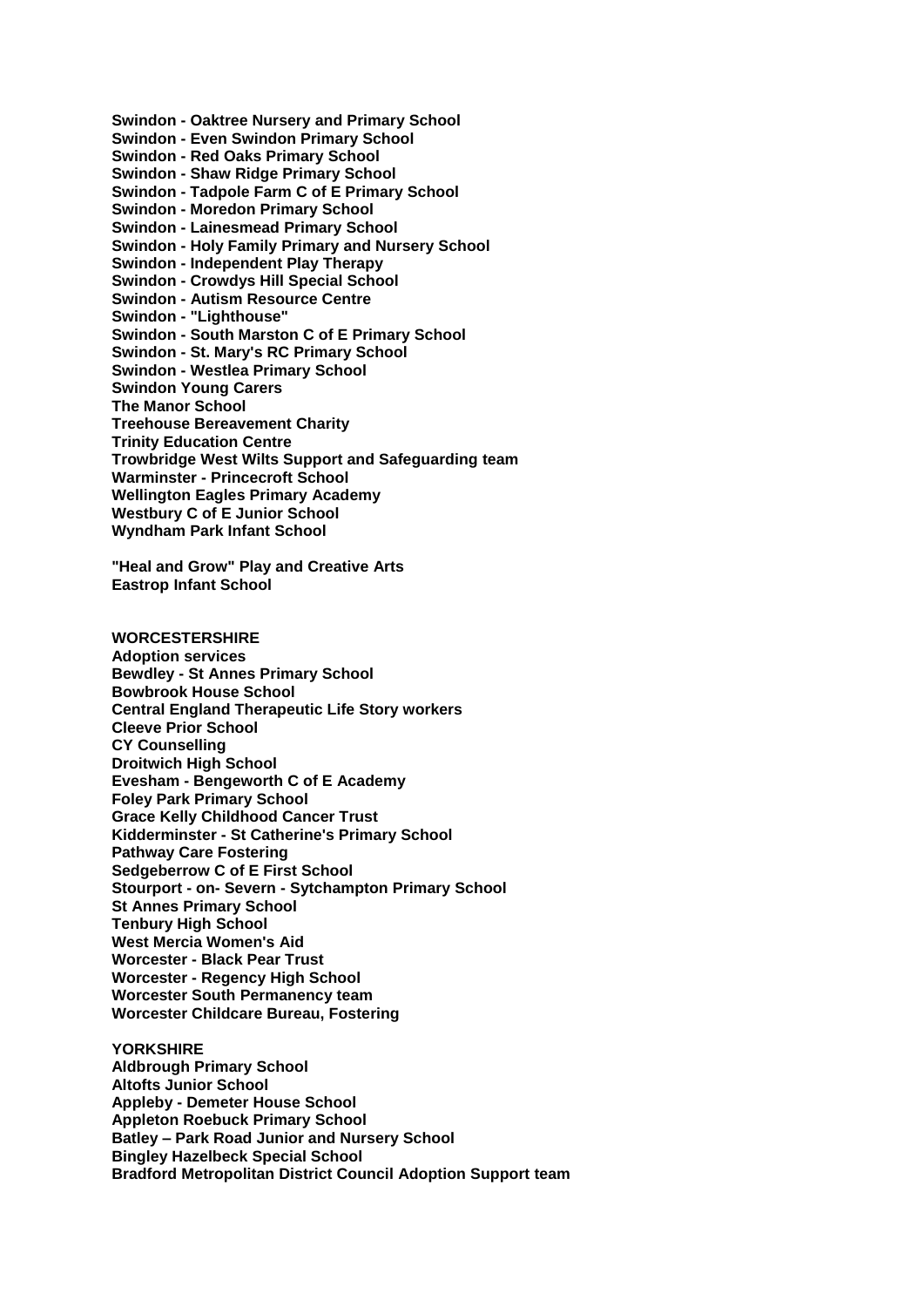**Bradford Social Service team Bradford – Thackley Primary School Bradford – Brackenhill Primary School Bradford Cafcass team Bradford - Drighlington Primary School Bradford – Fagley Primary School Bradford - Co-op Academy Bradford – St Columba's Catholic Primary School Bradford - Worthinghead Primary School Bramley Sunnyside Infant School Bridlington – Bay Primary School Burstwick Primary School Calderdale and Halifax Social Work teams Calderdale First Point of Contact team Calderdale Mental Health Support Catterick Garrison - Le Cateau School Catterick Garrison – St Mary's RC Primary School Changing Lives Through Changing Minds Charity Copley Junior School Cottingham - Bacon Garth Primary School Dewsbury, Ravensthorpe Junior School Dinnington – St Joseph's Catholic Primary School Doncaster - Intensive Social Work team Doncaster - Bader Academy Special School Doncaster Children's Services Child Protection team Doncaster - Eden House, Children's Wellbeing Centre Doncaster – Hatchell Wood Primary School Doncaster – Highfields Primary Academy Doncaster Parenting and Family Support team Doncaster - Misterton Primary and Nursery School Doncaster - Marshland Primary Academy Doncaster – Morley Place Academy Doncaster - St Giles School Dormanstown Primary Academy East Riding of Yorkshire Behaviour Support team Escrick Primary School Goole and East Yorks Children and Young People's Service Guisborough – Highcliffe Primary School Halifax "Halcyon Counselling" Halifax "Healthy Minds" Halifax North and East Children's Services Halifax Rainbows at Noah's Ark Centre Halifax – St Mary's Catholic Primary Academy Hambleton and Richmondshire SEMH Hub Harrogate - North Yorkshire Child Protection team Harrogate - Richard Taylor C of E Primary School Harrogate - Rossett Acre Primary School Heckmondwike, Dale Children's Home Hessle – All Saints Federation of Academies Holmfirth - New Mill Junior and Infant School Hook Primary School Howden Junior School Huddersfield – Highburton First School Huddersfield – Lindley Junior School Huddersfield "Looked After Children's team" Hull Butterflies Pre-school Hull Cleeve Primary School Hull Collingwood Primary School Hull Dorchester Primary School Hull Eastfield Primary School**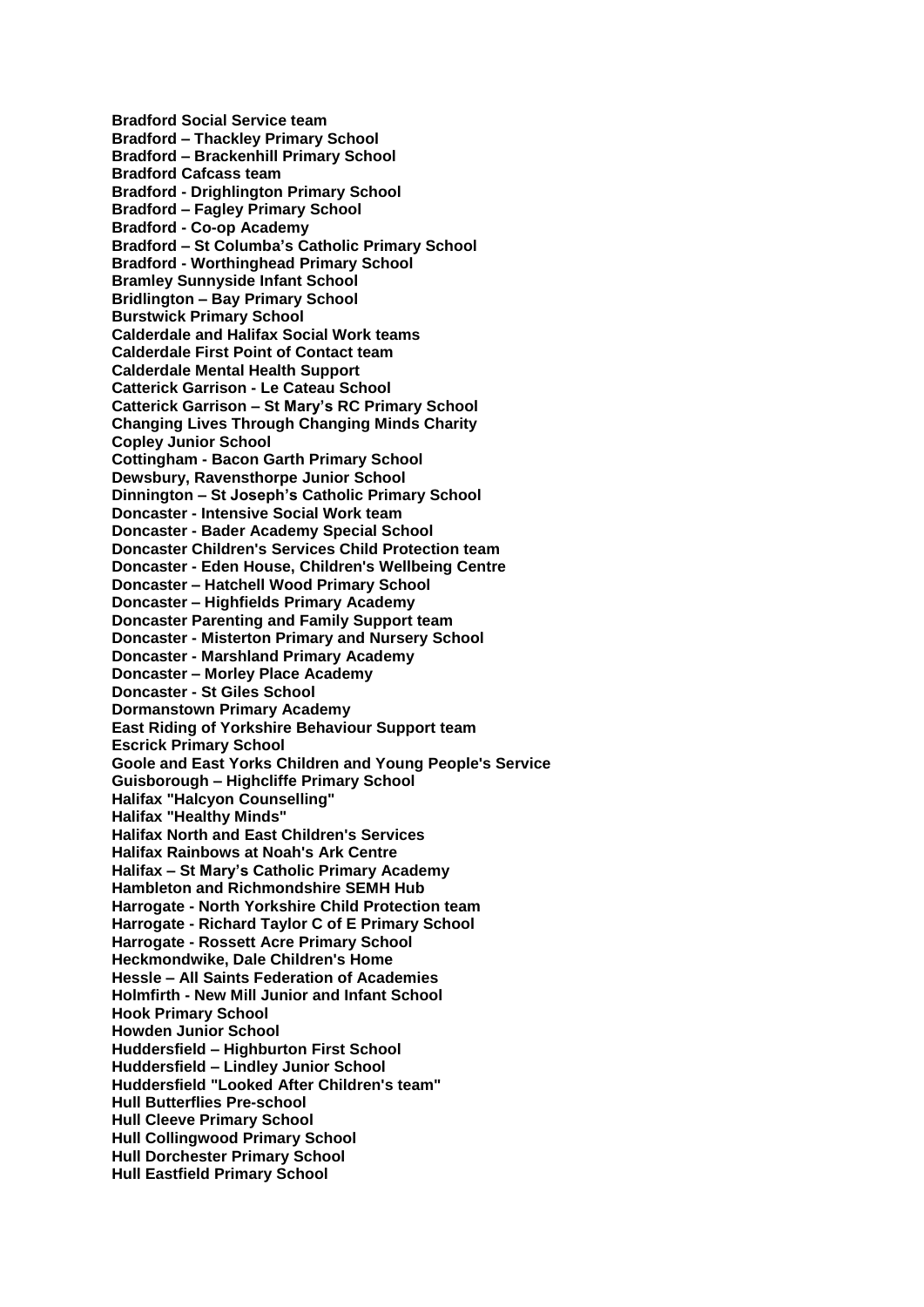**Hull Bellfield Primary School Wansbeck Primary School Hull Westcott Primary School Hull Wheeler Primary School Hull Parks Academy Hull - Pearson Primary School Hull - Access and Assessment Teams, Hull Central, Hull - Cruise Bereavement Hull North Social Services Hull West Social Services Hull East Social Services Hull Children's Disability team Hull Barnardos Young Carers & Sibling Support Service Holme on the Wolds Hull - Portage Service/FASS team Hull - St Nicholas School Hull - Wansbeck Primary School Hull – Stepney Primary School Hull - Stockwell Academy Hull - Stoneferry Primary School Hull - Sutton Park Primary School Hull Churches Housing Hull - Kingswood Parks Primary School Hull – Women's and Children's Hospital Knaresborough Children's Centre Knaresborough "Looked After Children" team Keighley - Laycock Primary School Leeds - 3 x social work teams, 3 x children's assessment teams, 3 x Child in Need teams, Leeds - Health and Disability team and Short Breaks service Leeds Bishop Young Academy Leeds Gender Identity Development Service Leeds Suicide Bereavement Service "Leeds Mind" Leeds "The Market Place" Counselling and Support Therapy Team Leeds - Greenhill Primary School Leeds – Lane End Primary School Leeds - Westbrook Lane Primary School Marfleet Primary Academy Methley Primary School Middlesborough Children's Social Services Middlesbrough – Whale Hill Primary School NHS Adolescent Mental Health Inpatient Unit Outwood Valley Comprehensive School Pontefract – De Lacy Primary School Pontefract – South Kirkby Academy Priesthorpe co-op Academy Pudsey - Southroyd Primary School Redcar - "The Link" Redcar (near, location kept confidential) Women's Refuge Rillington Primary School Rockingham Junior and Infant School Rossington St Michael's C of E Primary School Rotherham "COR LAC" therapeutic team Rotherham Maltby Hilltop Special School Rotherham Social Work team Rotherham Early Help and Family Support team Rotherham "Edge of Care" team Rotherham Child Disabilities team Rotherham Greasbrough Primary School Rotherham - Brookfield Children's Centre Social work team Rotherham - Mental Health practitioner Rotherham - Rowan Centre**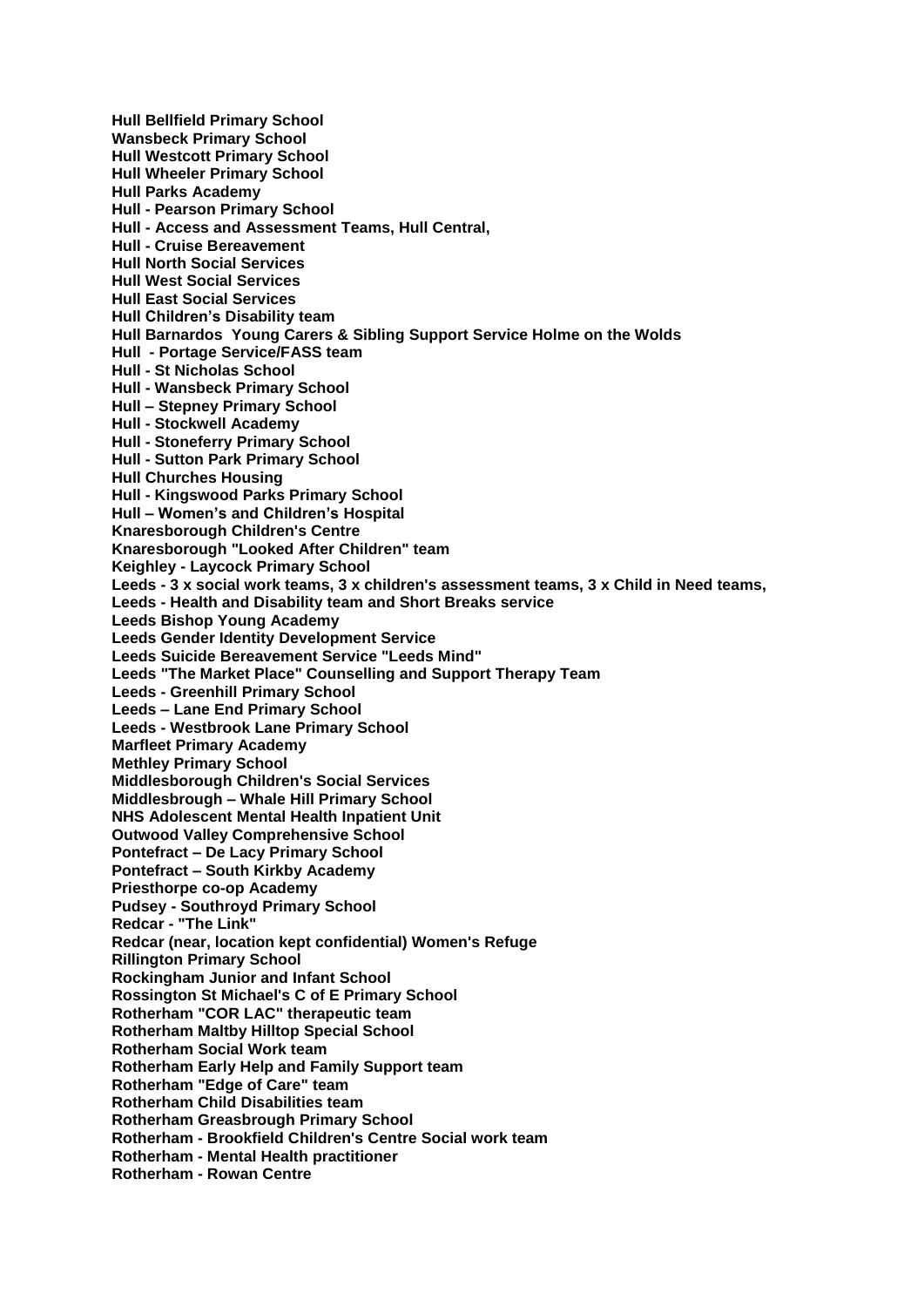**Rotherham - Wentworth C of E School Rotherham – Willow Tree Academy Scarborough, St Peters RC Primary School Selby Community Primary School Selby - Chapel Haddlesey Primary School Sheffield North Children and Young People's Services Sheffield West children and Families child protection Social Work teams Sheffield Fostering Support team Sheffield - Bents Green Special School Sheffield Children and Families Social Work teams Sheffield Children and Young People's Integrated Involvement Service Sheffield – Dinnington High School Sheffield East Support, Assess and Plan team Sheffield Multi Agency Support teams Sheffield Haven (helps children who've suffered domestic violence) Sheffield Oasis Academy School Sheffield - Talbot Specialist School Sitwell Junior School Sprotbrough - Richmond Hill Primary Academy St Thomas More School Tadcaster – Riverside Primary School Thorgumbald Primary School Thorogate School Tickton Primary School Wakefield – Carlton Primary School Wakefield Child and Adolescent Mental Health Service Wakefield Lee Brigg Infant and Nursery School Wakefield Meadowcroft Special School Wakefield West Bretton School Wakefield Pinders Primary School Wakefield Primary School therapist Wakefield STAR Bereavement Charity Wakefield Three Lanes Academy Wetherby - St. James' Primary School Willerby - Carr Lane Primary School York - Applefields Satellite York – Carr Infant School York - City of York Council, Speak Up Service, Advocacy and Participation York - Elvington C of E Primary School York Social Work teams York Burton Green Primary School York - St Paul's Nursery School York High School CHANNEL ISLANDS Guernsey Therapeutic Life Story Workers Swissville Children's Services NORTHERN IRELAND Antrim Adoption Support team Armagh Sensory Disability team Belfast, Edenbrooke Primary School Belfast Family Intervention team Belfast – Holy Rosary Nursery School Dromore Social Work team Londonderry Therapeutic Support Foster Care team**

**County Down - "Postive Futures" learning disability team County Antrim Lecturer in Child Welfare and Protection**

**Craigavon – St Anthony's Primary School Independent play therapy and psychotherapy**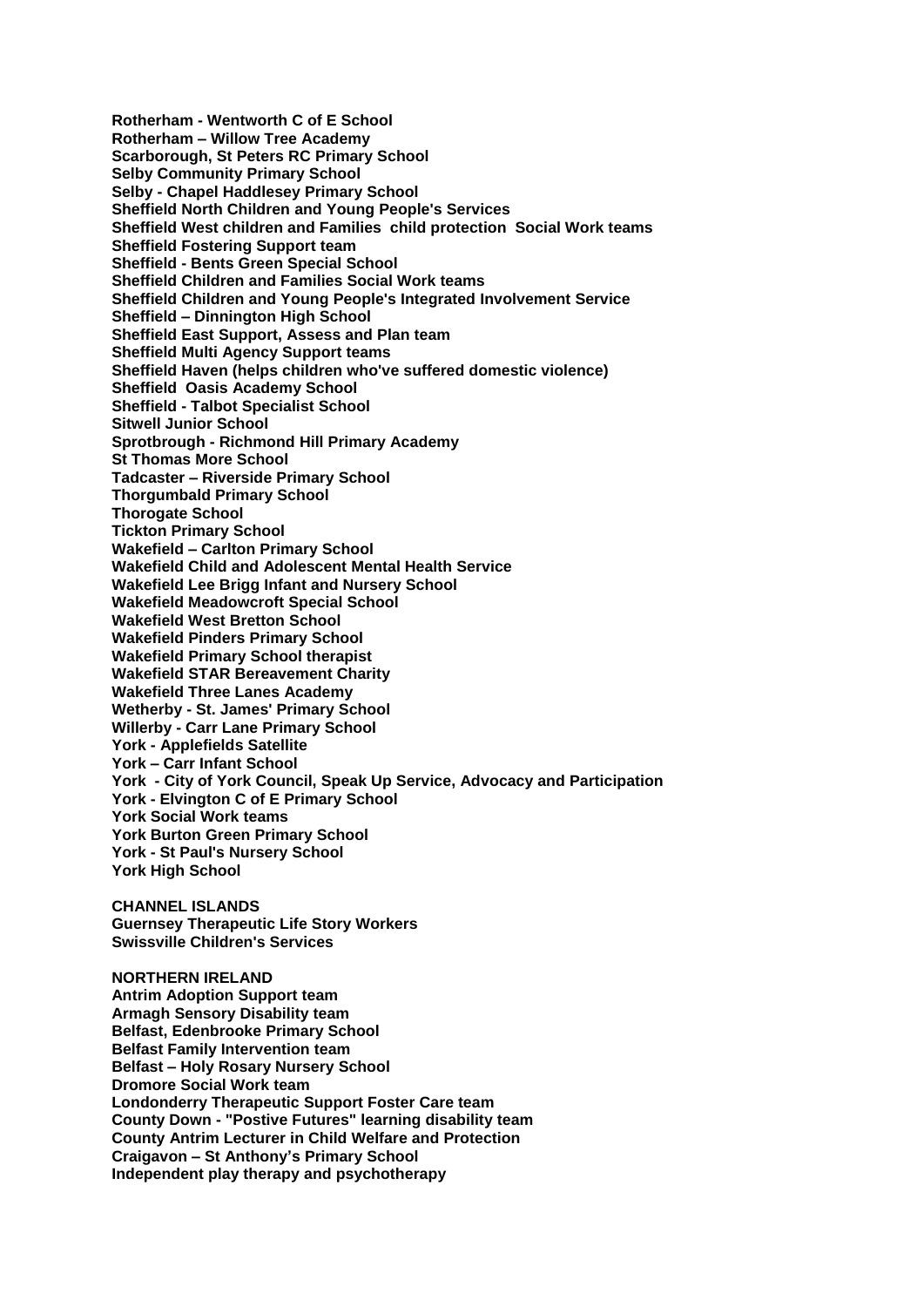**Taughmonagh Primary School UHub Therapy Centre Women's Aid, Northern Ireland**

**SCOTLAND Aberdeen - Ellon Social Work team Aberdeen Barnado's Aberdeen - Peterhead Children's Wellbeing team Aberdeen - Central Buchan Children and Families team Aberdeen – Charleston School Aberdeen - Integrated Children and Family Services Ayr Fostering and Social Care Ayr Children and Families Social Work team Ben Wyvis Primary School Berwick on Tweed – Longridge Towers School Banff Family Centre Social Work team Falkirk Children and Families Social Work team Glasgow "With Kids" Play Therapy Glasgow Women's Aid Inverness - Raigmore Primary School Inverness Social Work team Inverurie Children and Families Team Isle of Bute - Children and Families Social Work team Kirkcaldy – Fair Isle Family Nurture Centre Kirkcaldy Nursery Linktown Nursery Lossiemouth - St Gerardine School Morag Action for Children Residential Children's Home Newtownabbey - Abbots Cross Primary School Peterhead Muitlaw Primary School Peterhead Children's Wellbeing team Peterhead Children and Families Social Work team Riverside Primary Schoo Scottish Adoption Stirling Children and Families Social Work team Stirling Women's Aid Strathallan Nursery St Mary's School, Bannockburn St Mary's Roman Catholic Primary School West Lothian Mental Health practitioner**

## **WALES**

**Abercanaid Community Primary School Abertillery Learning Community Anglesey - Llangefni Children's Therapeutic team Anglesey - Llangefni Ysgol Y Graig Aberystwyth - St. Padarns Primary School Adoption Mid and West Wales Archbishop Rowan Williams Primary School Beaufort Hill Primary School Barry - High Street Primary School Barry - Romilly Primary School Bridgend Intake and Assessment Social Work team Bridgend Independent Counsellor Bridgend West Park Primary School Bridgend - Heronsbridge Special School Bridgend - Penybont Primary School Builth Wells County Primary School Butetown – St Mary the Virgin Church in Wales Primary School Caerau Primary School**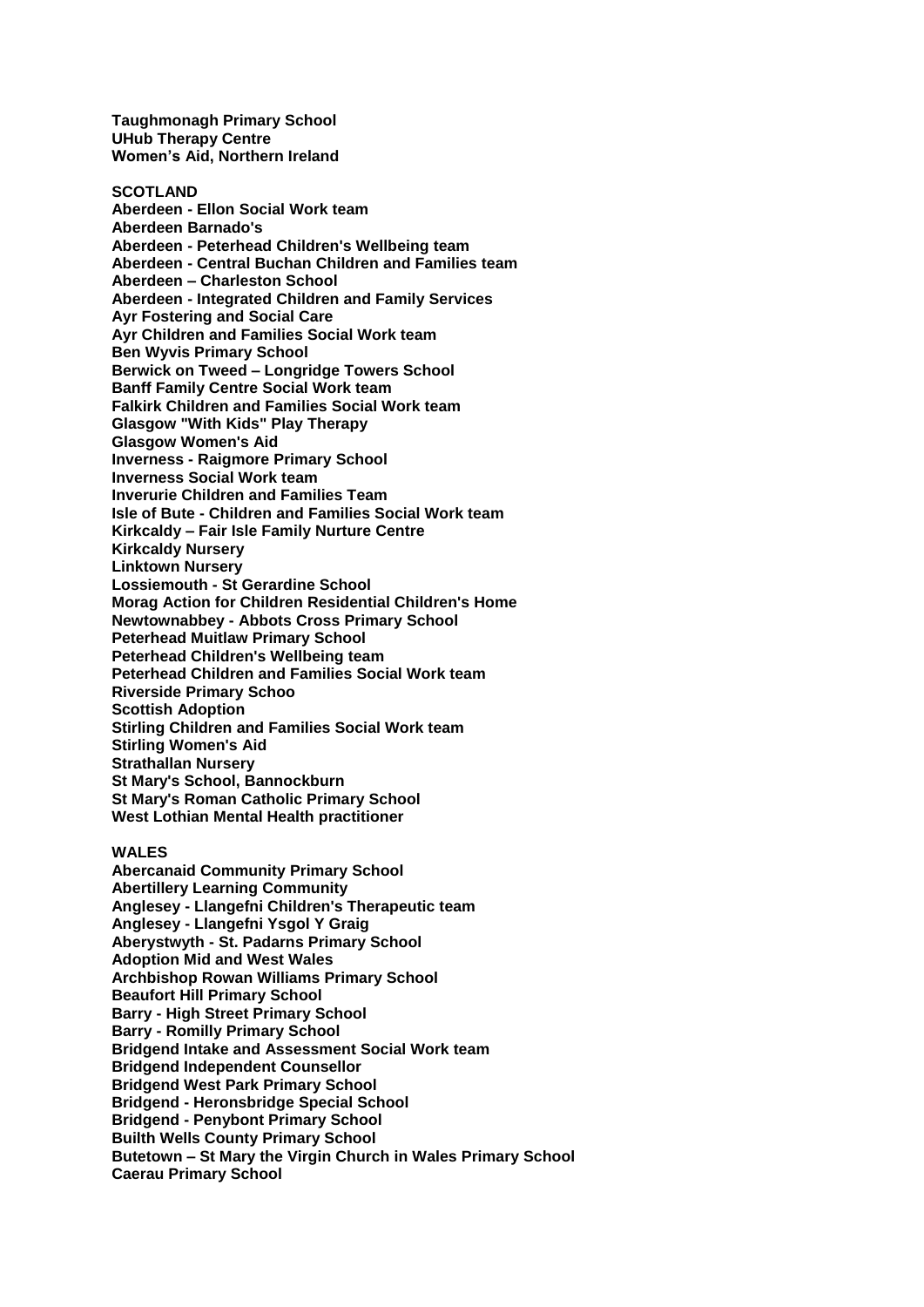**Caldicot Primary School Caerphilly West - Child Care team Cardiff - Bryn Hafod Primary School Cardiff – Cardinal Newman Catholic School Cardiff - Children's Autism AP Cymru Cardiff – Fairwater Primary School Cardiff - Gabalfa Primary School Cardiff - Glan yr Afon Primary School Cardiff – Hengoed Primary School Cardiff – Intake and Assessment team Cardiff Independent Play Therapy Cardiff - Meadowbank School Cardiff – our Lady's R C Primary School Cardiff - Pen y Bryn Primary School Cardiff – Peter Lea Primary School Cardiff - St. Bernadette's Primary School Cardiff - St. Monica's CW Primary School Cardiff - Trowbridge Primary School Cardiff – Y.G.M.G Carmarthen - Queen Elizabeth High School Castle Park Primary School Clase Primary School Cwmfelinfach Primary School Denbigh – Ysgol y parc Dewi Saint School Flintshire Young People's Counselling Services Gladstone Primary School Golden Grove School Gwent, Malpas Church Primary School Hendreforgan Primary School Heolddu Comprehensive School Isle of Anglesey County Council Children's Services Jack Lewis Foundation, Ammanford Llandudno – All Saints Primary School Llandudno - Ysgol Fford Dyffryn Llandudno - Ysgol y Ddraig, Pupil Referral Unit Llanidloes CP School Llanfaes CP School Llanrug Primary School Llwynypia Primary School Machen Primary School Maes y Bryn Primary School Maes y Morfa Primary School Merthyr Tydfil - Cyfarthfa Park Primary School Milford Haven Community School Milford Haven Secondary School Monmouth Comprehensive School Narberth CP School Newport - Glasllwch Primary School Newport – Millbrook Primary School Newport Milton Primary School Parc Lewis Primary School Pentrebane Primary School Penygelli Primary School Pontrepoeth Primary School Pontypridd - Hawthorn High School Pontypridd - Ysgol ty Coch Portfield Special School Porthcawl Comprehensive School Porthcawl Nottage primary School**